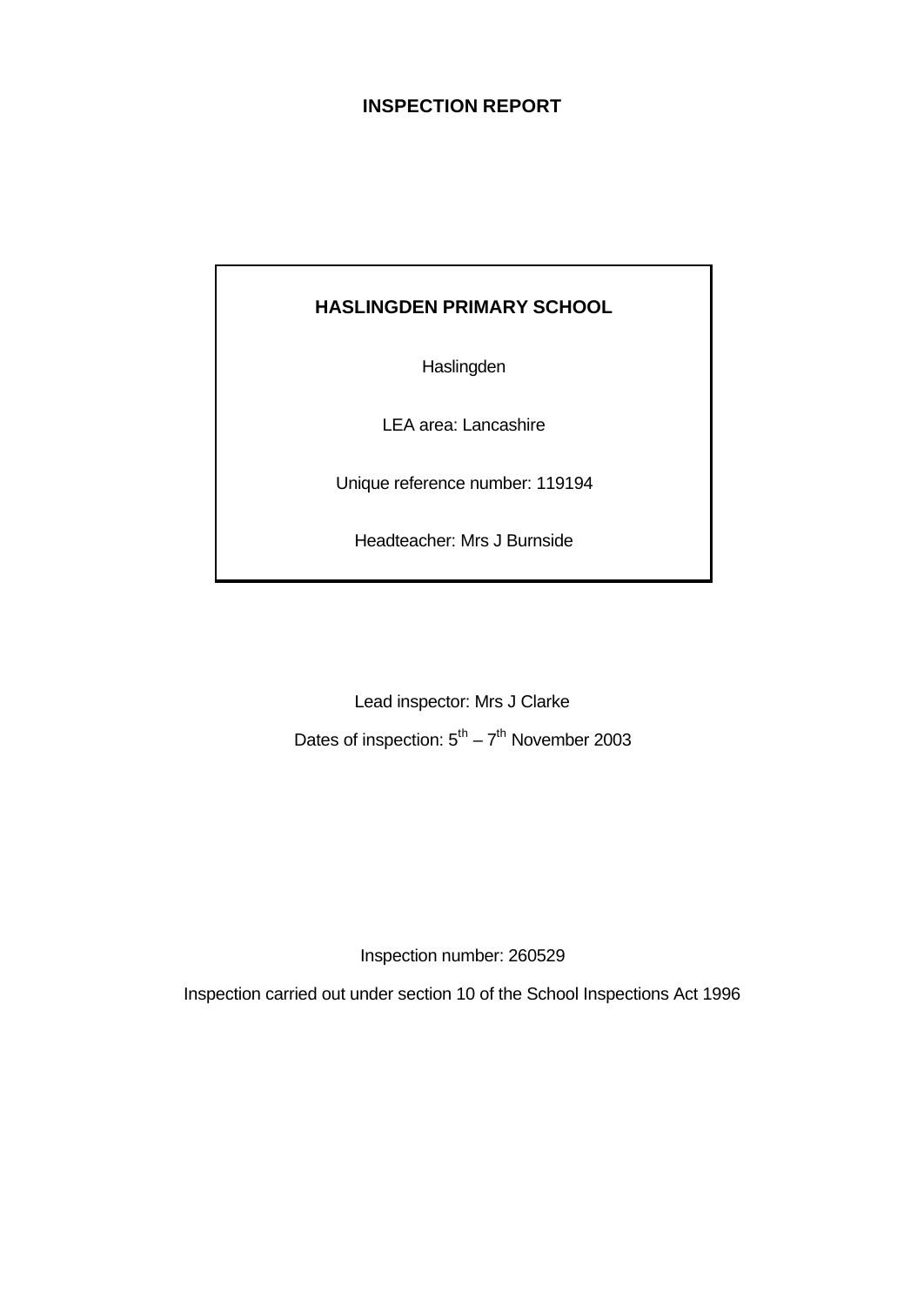#### © Crown copyright 2003

This report may be reproduced in whole or in part for non-commercial educational purposes, provided that all extracts quoted are reproduced verbatim without adaptation and on condition that the source and date thereof are stated.

Further copies of this report are obtainable from the school. Under the School Inspections Act 1996, the school must provide a copy of this report and/or its summary free of charge to certain categories of people. A charge not exceeding the full cost of reproduction may be made for any other copies supplied.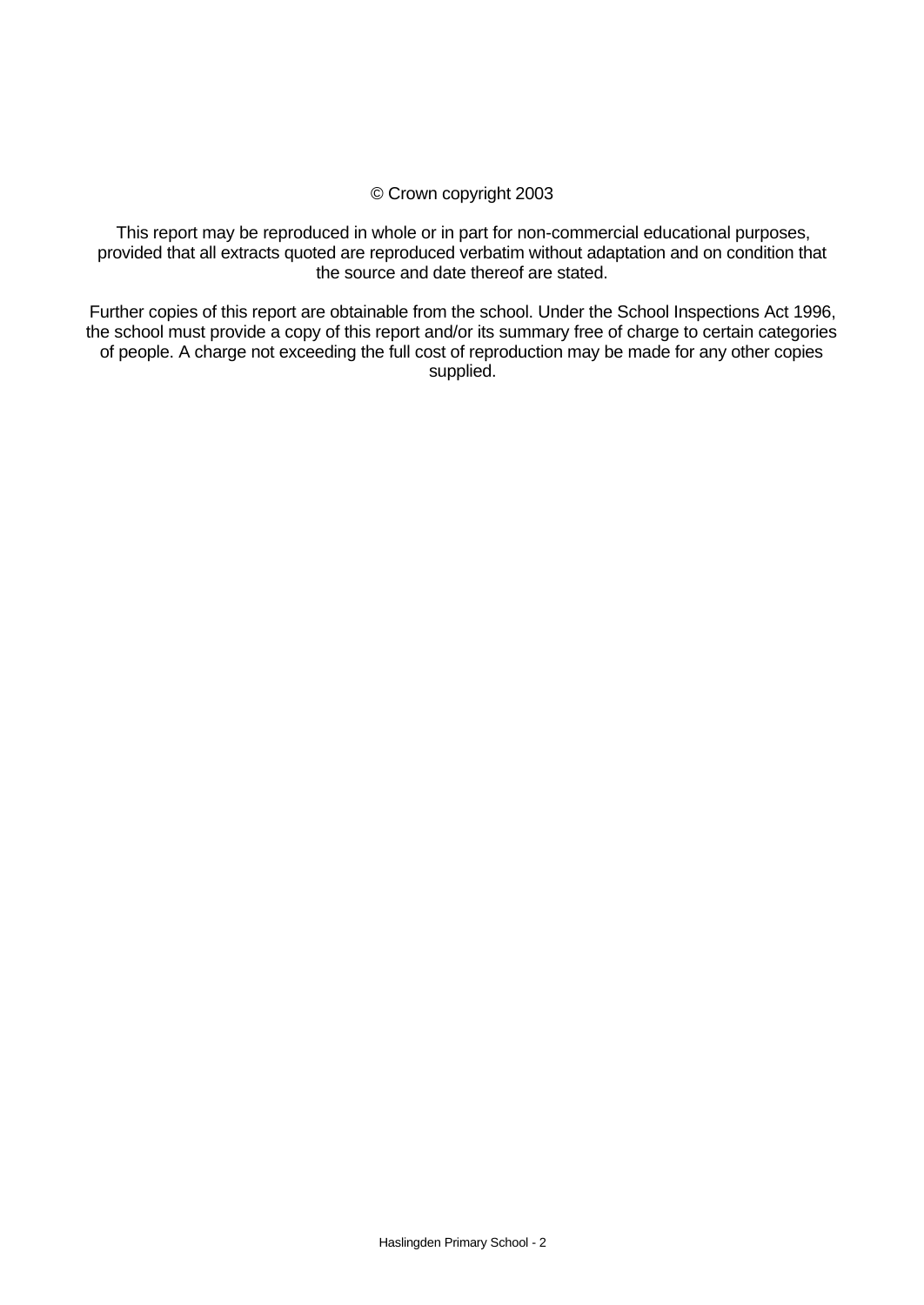## **INFORMATION ABOUT THE SCHOOL**

| Type of school:             | Primary            |
|-----------------------------|--------------------|
| School category:            | Community          |
| Age range of pupils:        | 4 to 11            |
| Gender of pupils:           | Mixed              |
| Number on roll;             | 502                |
| School address:             | Ryefield Avenue    |
|                             | Haslingden         |
|                             | Rossendale         |
|                             | Lancashire         |
| Postcode:                   | BB4 4BJ            |
| Telephone number:           | 01706 215947       |
| Fax number:                 | 01706 222619       |
| Appropriate authority:      | The Governing Body |
| Name of chair of governors: | Mr F B Divine      |
|                             | th.                |

Date of previous inspection: 20<sup>th</sup> September 1999

#### **CHARACTERISTICS OF THE SCHOOL**

Haslingden Primary School is a large school of 502 pupils. The school is located in the town of Haslingden, which is in Rossendale. The pupils come from the immediate and wider locality. Pupils begin school in the reception classes when they are four. The pupils come from a mix of social backgrounds. The school has introduced some features of the Healthy Schools initiative to help the pupils to develop a healthy lifestyle. Some of the pupils have turbulent lives and an increasing number are starting the school with little or no English. There is a wide variation of ability when the children start school but overall it is broadly average, well below average in their personal and social development and their communication skills. The numbers of pupils starting or leaving the school other than at the normal admission times is broadly average. English is not the first language of 63 pupils and of these pupils 31 are at the early stages of speaking and learning English. These pupils mainly come from Asian, Asian British Pakistani or Asian Bangladeshi families. There are currently 125 pupils in the school who have special educational needs, which is above the national average. There are 13 pupils with statements of their special educational need, which is also above average. A wide range of need has been identified with moderate learning, specific learning difficulties, physical and medical needs and autism represented. The school works very closely with two special schools, Tor View Special School and Cribden House Special School.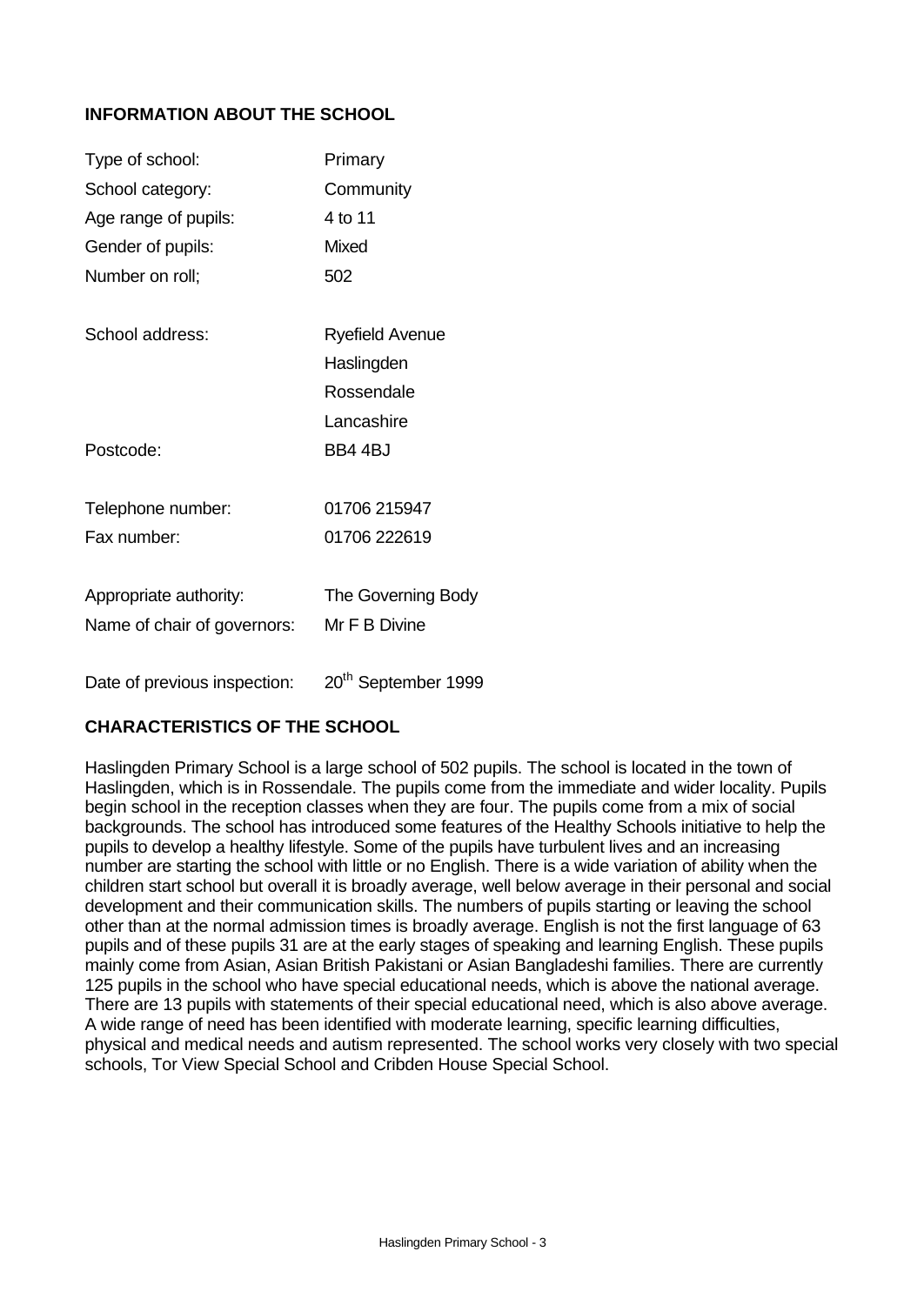## **INFORMATION ABOUT THE INSPECTION TEAM**

| <b>Members of the inspection team</b> |                 |                | <b>Subject responsibilities</b>                                |
|---------------------------------------|-----------------|----------------|----------------------------------------------------------------|
| 25509                                 | Mrs J Clarke    | Lead inspector | Information and communication<br>technology                    |
|                                       |                 |                | Geography                                                      |
|                                       |                 |                | <b>History</b>                                                 |
|                                       |                 |                | Provision for pupils with English<br>as an additional language |
| 19430                                 | Mr T Hall       | Lay inspector  |                                                                |
| 30144                                 | Mr J E Hastings | Team inspector | English                                                        |
|                                       |                 |                | <b>Music</b>                                                   |
| 22324                                 | Mr J Tennant    | Team inspector | <b>Mathematics</b>                                             |
|                                       |                 |                | Design and technology                                          |
|                                       |                 |                | Physical education                                             |
| 32207                                 | Mrs J Thomas    | Team inspector | Science                                                        |
|                                       |                 |                | Art and design                                                 |
| 30691                                 | Mrs K A Yates   | Team inspector | Areas of learning for children in<br>the Foundation Stage      |
|                                       |                 |                | Religious education                                            |
|                                       |                 |                | Provision for pupils with special<br>educational needs.        |

The inspection contractor was:

Power House Inspections

51 High Street **Chasetown** Burntwood **Staffordshire** WS7 3XE

Any concerns or complaints about the inspection or the report should be made initially to the contractor. The procedures are set out in the leaflet *'Complaining about Ofsted Inspections'*, which is available from Ofsted Publications Centre (telephone 07002 637833) or Ofsted's website (www.oftsed.gov.uk).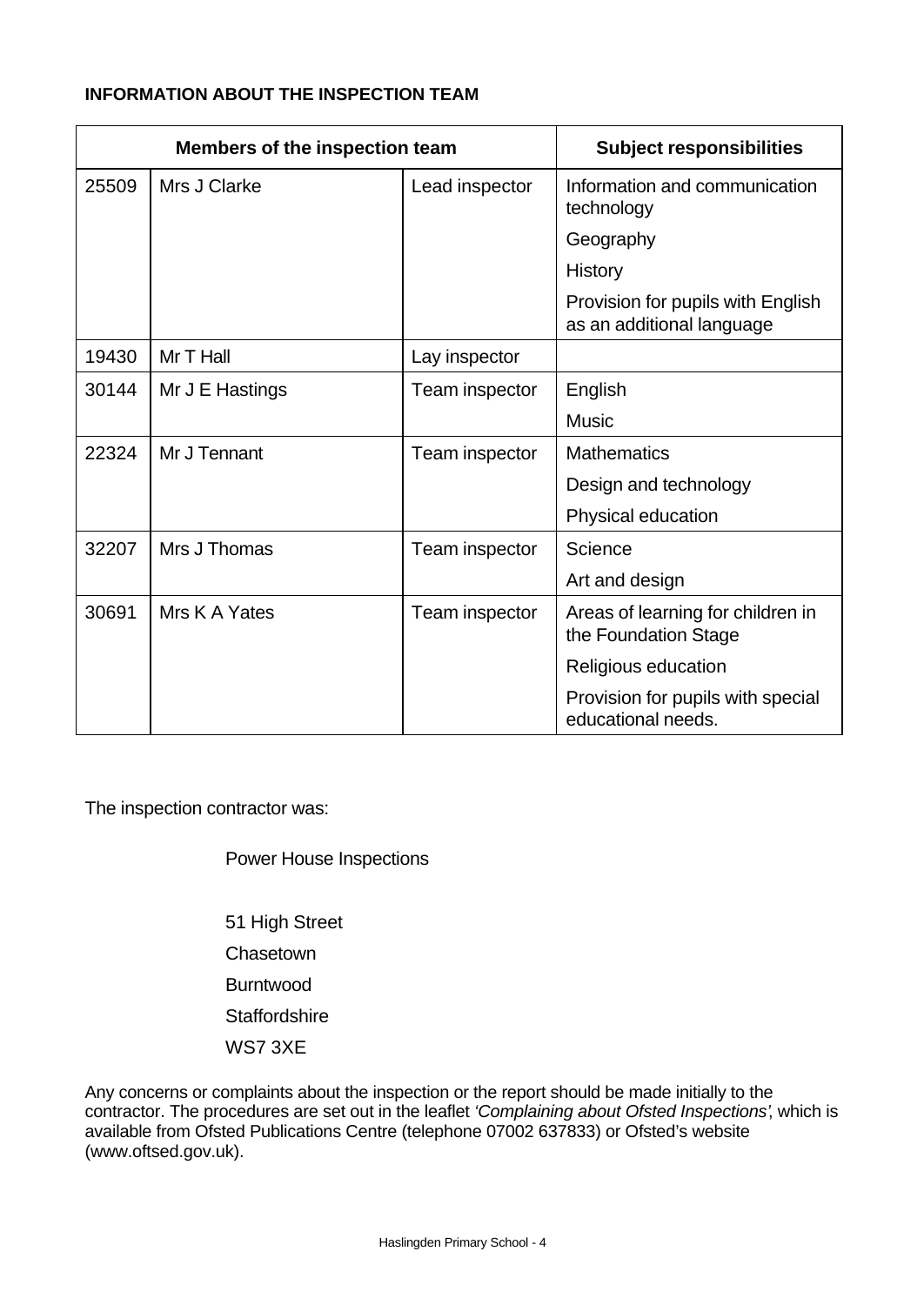## **REPORT CONTENTS**

|                                                                                                                                    | Page |
|------------------------------------------------------------------------------------------------------------------------------------|------|
| <b>PART A: SUMMARY OF THE REPORT</b>                                                                                               | 6    |
| <b>PART B: COMMENTARY ON THE MAIN INSPECTION FINDINGS</b>                                                                          |      |
| <b>STANDARDS ACHIEVED BY PUPILS</b>                                                                                                | 8    |
| Standards achieved in areas of learning, subjects and courses                                                                      |      |
| Pupils' attitudes, values and other personal qualities                                                                             |      |
| <b>QUALITY OF EDUCATION PROVIDED BY THE SCHOOL</b>                                                                                 | 11   |
| Teaching and learning<br>The curriculum<br>Care, guidance and support<br>Partnership with parents, other schools and the community |      |
| <b>LEADERSHIP AND MANAGEMENT</b>                                                                                                   | 15   |
| PART C: THE QUALITY OF EDUCATION IN AREAS OF LEARNING,<br><b>SUBJECTS AND COURSES</b>                                              | 17   |
| AREAS OF LEARNING IN THE FOUNDATION STAGE                                                                                          |      |
| <b>SUBJECTS IN KEY STAGES 1 AND 2</b>                                                                                              |      |
| <b>PART D: SUMMARY OF THE MAIN INSPECTION JUDGEMENTS</b>                                                                           | 27   |
|                                                                                                                                    |      |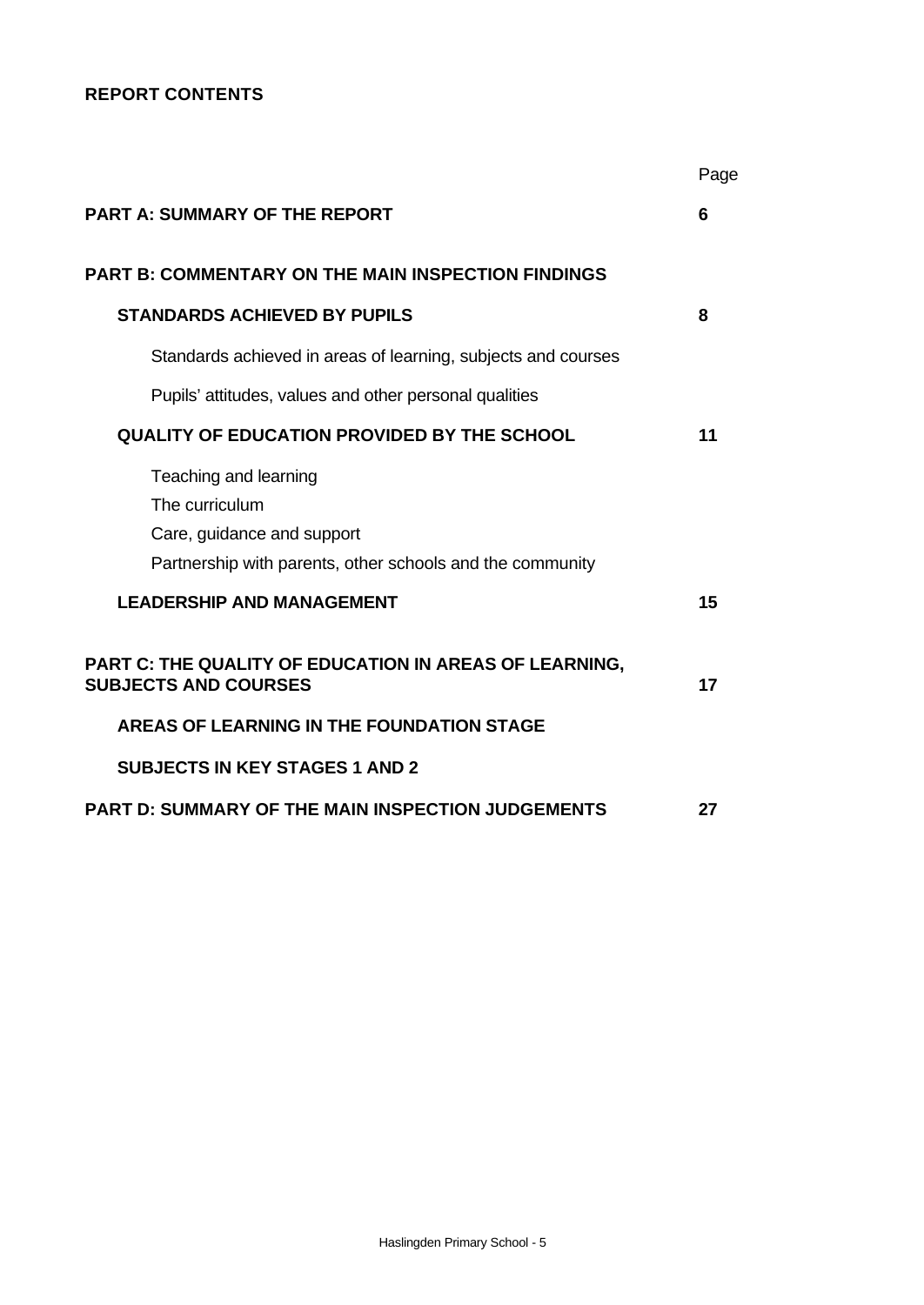## **PART A: SUMMARY OF THE REPORT**

## **OVERALL EVALUATION**

**This is an effective school.** The very good leadership of the headteacher and good management and governance within the school have been effective in bringing about good improvements since the last inspection. Teaching and learning is good throughout the school and as a result all pupils including those with special educational needs and English as an additional language achieve well. The school is successful in helping the pupils to work and play together very well and as a result the pupils feel secure and confident. Racial harmony and co-operation are fully accepted and differences are celebrated. The school provides good value for money.

The school's main strengths and weaknesses are:

- Standards are well above average in English, mathematics, and above average in science, music, physical education, personal, social, health education and citizenship by the end of Year 6.
- The headteacher provides very good educational direction for the school.
- Teaching is good throughout the school and so the pupils learn well and achievement is good.
- Very good relationships in the school ensure the pupils know their efforts are valued and so they work very hard and behaviour is very good.
- The school sets itself high standards of diligence in its care for all pupils.
- Pupils with special educational needs are very well provided for.
- The school has very effective links with the parents and there is an effective partnership.
- Improvements are needed in the pupils' writing skills and the way they tackle solving problems in mathematics.
- The outdoor working area for the children in the reception classes is at present unsatisfactory.

There has been good improvement since the last inspection. The school has sought to develop all areas of its work. Teaching has improved in the reception classes and is now good. Staff have worked hard as a team to bring about improvements and as a result pupils' achievement is good.

| <b>Results in National</b><br>Curriculum tests at the end<br>of Year 6, compared with: |      | similar schools |      |      |
|----------------------------------------------------------------------------------------|------|-----------------|------|------|
|                                                                                        | 2001 | 2002            | 2003 | 2003 |
| English                                                                                |      |                 | n    |      |
| <b>Mathematics</b>                                                                     | В    |                 | r    |      |
| Science                                                                                |      |                 | B    |      |

## **STANDARDS ACHIEVED**

*Key: A - well above average; B – above average; C – average; D – below average; E – well below average Similar schools are those whose pupils attained similarly at the end of Year 2.*

Achievement throughout the school is **good**. Children enter the school in the reception classes with skills in all their areas of learning that are below the levels expected of pupils of their age. In communication and personal development their skills are well below the levels expected. The children achieve well and the majority of children will reach the expected levels in all areas of learning, however a significant minority will not. This is because of the high numbers of children with special educational needs or with little or no understanding of English and although they do well they will not achieve at the expected levels.

In Year 2 standards in writing and mathematics were below average and in reading well below average. For this year group this represents good achievement. The school keeps a careful track of all the different groups of pupils in each school year and identifies and targets areas for improvements. In 2003 the Year 6 pupils reached standards well above average in English and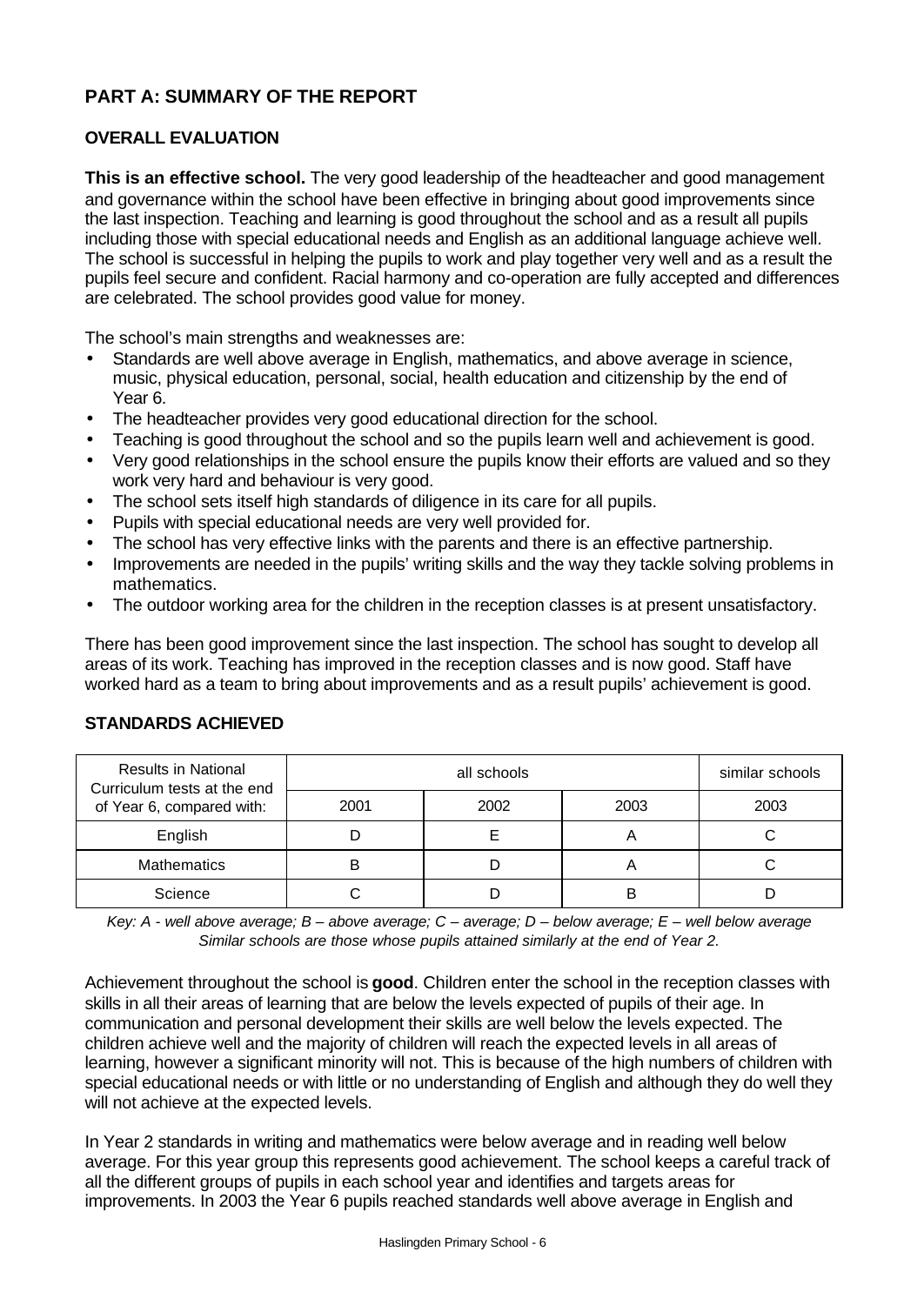mathematics and above average in science. It can be seen that standards are rising but the school is not complacent and recognises there is more to do. In the current Year 6 there are seven pupils with statements of their special educational need and this is likely to have an impact upon standards for this year group.

Pupil's behaviour and attitudes to work are **very good**. The school makes **good** provision for the pupils' personal development, including their spiritual, moral, social and cultural development. Pupils work very hard, are conscientious and enjoy school. They willingly take on responsibilities throughout the school and are keen to help and encourage each other to improve. Attendance is average but some families take extended holidays in term time. Pupils are punctual.

## **QUALITY OF EDUCATION**

The quality of education throughout the school is **good** because the school helps the pupils to become effective learners. The pupils benefit from **good** teaching and because teachers plan their work effectively and match it carefully to the needs of the pupils, the pupils learn well. The teachers manage pupils' behaviour very well and as a result the pupils have very good attitudes to their work. As a result achievement in the school is good.

The curriculum is good and allows the pupils to study interesting and relevant subjects. Very good provision of extra curricular activities and visits and visitors to the school make learning exciting. The staff take very good care of the pupils and as a result pupils feel safe and secure. This is an inclusive school where individual differences are accepted and celebrated. Staff help pupils and parents with friendliness and encouragement and trusting relationships are firmly established.

## **LEADERSHIP AND MANAGEMENT**

The head teacher provides **very strong** leadership. The leadership and management of other key staff are **good**. The governing body is **good**. All statutory requirements are met. There is strong teamwork and a shared commitment to improvement with a clear focus on raising standards. There is **very good** provision to meet the needs of pupils with special educational needs, those who speak English as an additional language and pupils with physical, emotional and medical difficulties.

## **PARENTS' AND PUPILS' VIEWS OF THE SCHOOL**

Parents have **very positive** views of the school. All parents spoken to view the school very highly and appreciate all the school provides and achieves for their children. Pupils also have very **positive views** of the school. They recognise that the teachers are helpful and friendly and listen carefully to them. They particularly liked the 'buddying' schemes, the new information and communication technology (ICT) suite and when they are allowed free choice to study different subjects. They know that their views are valued by the headteacher and staff and they have a say in the development of the school.

#### **IMPROVEMENTS NEEDED**

The most important things the school should do to improve are:

- Continue with the work throughout the school to raise standards in writing and the use of mathematical skills in problem solving.
- Improve the outdoor area for the children in the reception classes.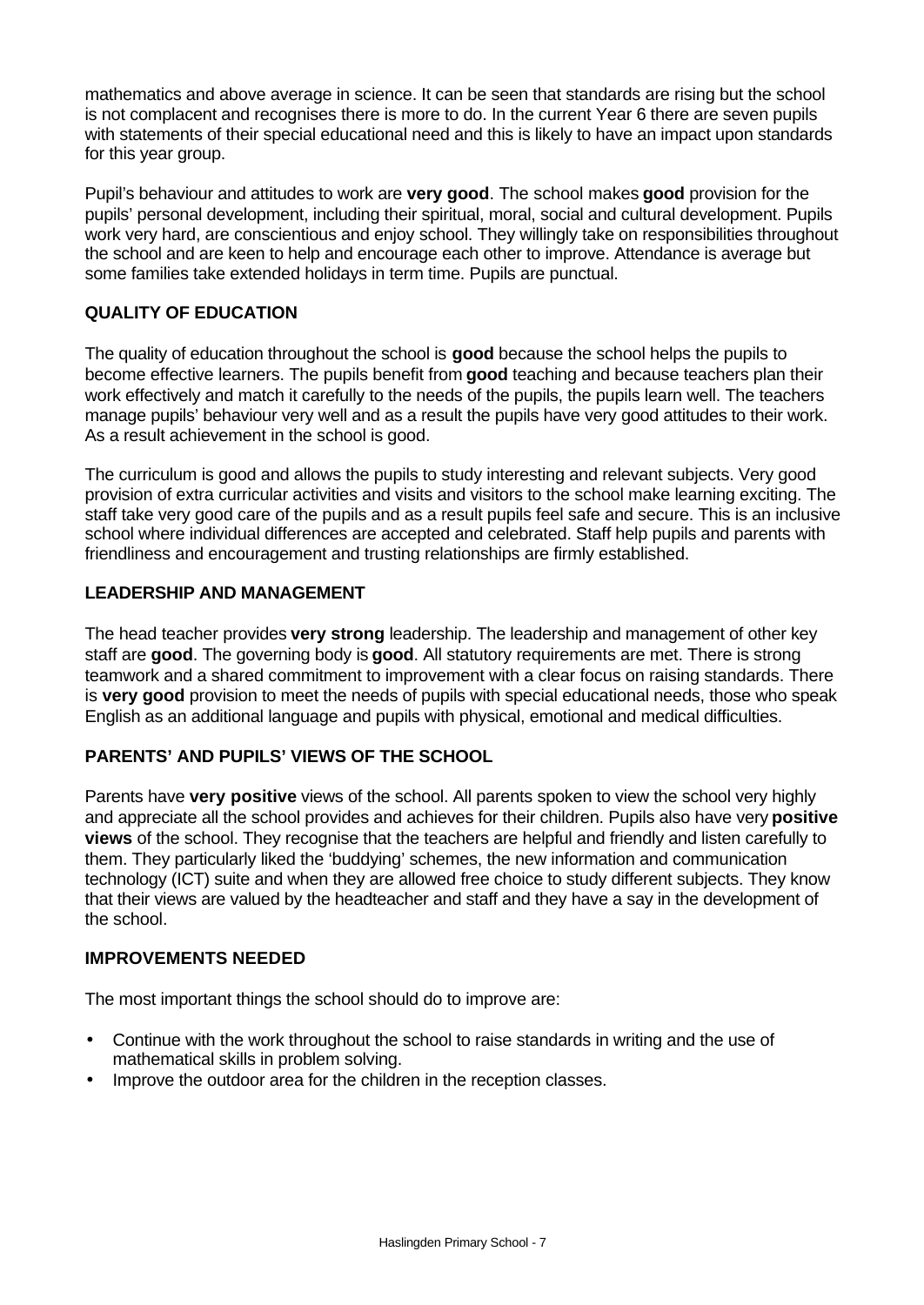# **PART B: COMMENTARY ON THE INSPECTION FINDINGS**

## **STANDARDS ACHIEVED BY PUPILS**

## **Standards achieved in areas of learning, subjects and courses**

Pupils **achieve well** throughout the school. In 2003 the national test results showed that standards in Year 6 were well above average in English and mathematics and above average in science. Although standards in this year group were high there is a need throughout the school for further improvements in the pupil's writing skills and their problem solving abilities in mathematics. Standards in music, physical education and personal, social, health education and citizenship are above the levels expected by the end of Years 2 and 6.

#### **Main strengths and weaknesses**

- All pupils achieve well.
- Standards are well above average in English and mathematics. In science, music, physical education and personal, social health education and citizenship; they are above average.
- Some aspects of the pupils' writing and problem solving in mathematics could be improved.

## **Commentary**

1. Children enter the school in the reception classes with skills in all areas of learning that are below the levels expected of pupils of their age. Their abilities in communication skills and their personal development are well below the levels expected. As a result of good teaching and learning and a secure, welcoming environment the children achieve well. Consequently the majority of children will reach the expected levels in all areas of learning, however a significant number will not. This is because there are an above average number of children with special educational needs and children who start school with little or no understanding of English. As a result of good help from the bilingual assistant, the teaching assistants and teachers they do well although they do not achieve at the nationally expected levels. The school has noticed a generally declining level of attainment on entry to the school particularly in the children's communication and personal skills. In this area the school works effectively to encourage the children to become active learners and to develop very good attitudes to their work.

2. For Year 2 pupils in 2003 standards in reading and writing were not as high as the year before. In mathematics their results were broadly similar to the previous year but not as high as the national results. This fluctuating picture is seen in each year group and is caused by the different numbers of pupils with special educational needs and English as an additional language in each year group. Inspection findings show, that in 2004 standards in reading, writing and mathematics are likely to be broadly average.

| Standards in: | School results | National results |
|---------------|----------------|------------------|
| English       | 28.5 (25.6)    | 26.8 (27.0)      |
| Mathematics   | 28.5 (26.1)    | 26.8 (26.7)      |
| Science       | 29.5 (28.2)    | 28.6 (28.3)      |

#### *Standards in national tests at the end of Year 6 – average point scores in 2003*

*There were 66 pupils in the year group. Figures in brackets are for the previous year*

3. The table above shows that in 2003 Year 6 the pupils achieved above the national picture in English, mathematics and science, a good improvement from the previous year.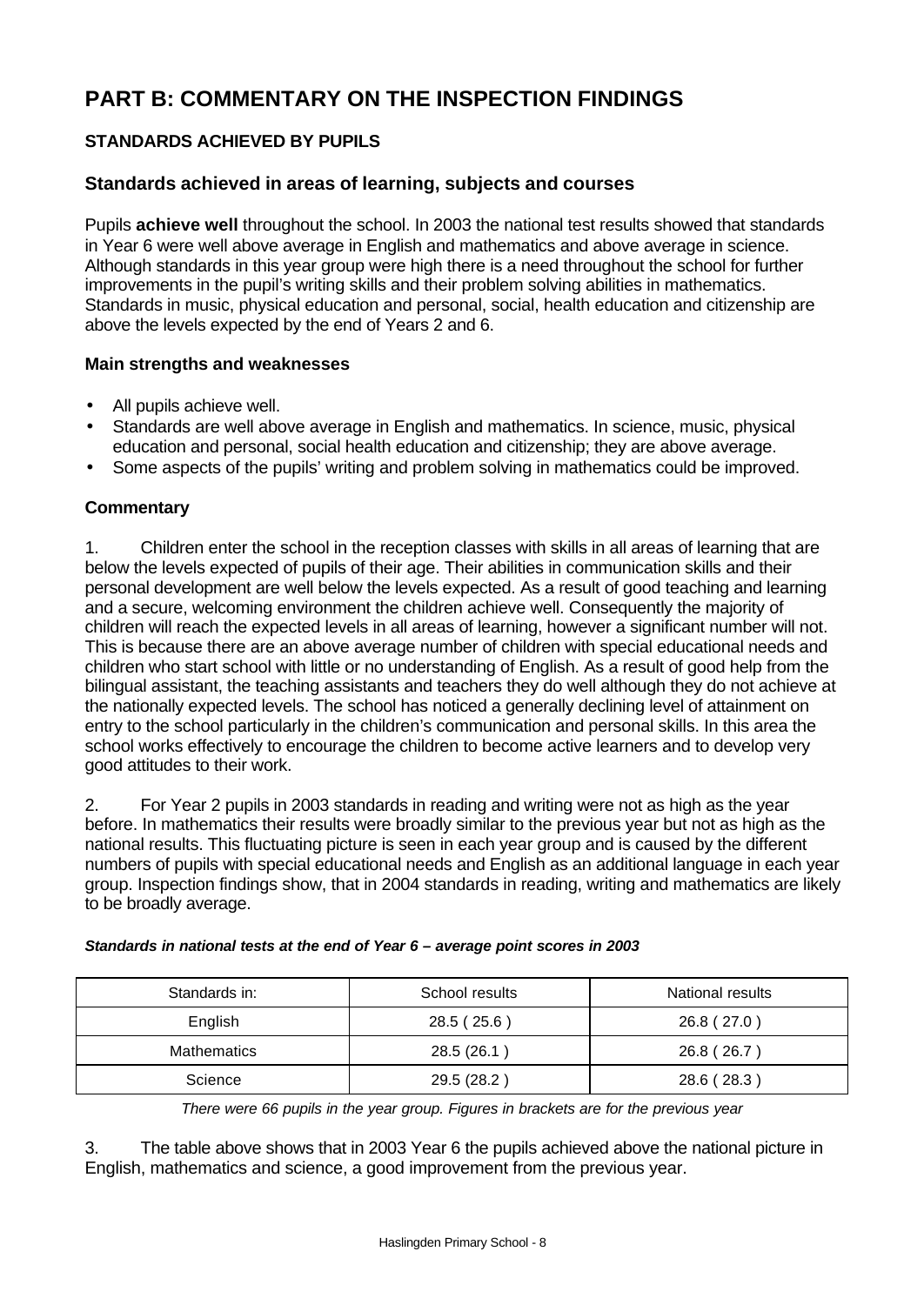4. Inspection findings show that for the current Year 6 standards are likely to be broadly average. Year groups tend to be radically different in nature with the numbers of pupils who have special educational needs and English as an additional language affecting the profile of each year group. The school keeps a careful track of the pupils' progress and judges how they are doing accurately. The headteacher and deputy headteacher are rigorous as they check gender issues, the different ethnic groups and ability groups to ensure all are making good progress and resources are targeted appropriately. For example, in the current Year 6 there are seven pupils with statements of their special educational need and the school has decided to support these pupils by employing an extra teacher to deliver their literacy and numeracy lessons. Pupils with English as an additional language are given good quality targeted help from the bi-lingual support assistant and teacher and as a result they become more confident as they acquire English. The effect of pupils joining the school partway through their education also has an effect on how the pupils do. In some year groups nearly 20 per cent of the pupils have joined the school at times other than in the reception class. So, results fluctuate year on year. The school has recognised that there is more to do in English and mathematics and there has been a whole school focus on improving these two subjects. This is beginning to pay off and improvements can be seen in the pupils' work. However, there is still more to do to improve the pupils' writing skills and ability to solve problems in mathematics.

5. In ICT and religious education the pupils achieve well and reach the levels expected of them by the end of Years 2 and 6. Standards in music, physical education and personal, social, health education and citizenship are above average by the end of Years 2 and 6. This is the result of a clear commitment in the school to an environment where all work happily together look after each other and recognise and support individual differences. Standards in music and physical education are good because of the enthusiasm and commitment of the teachers to the curriculum and extra activities, which helps to promote these subjects.

## **Pupils' attitudes, values and other personal qualities**

Pupil's attitudes and behaviour are **very good**. Their personal development, including their spiritual, moral, social and cultural development is **good**. Attendance is now **satisfactory** and punctuality is **good**.

## **Main strengths and weaknesses**

- Successful strategies for building up the pupils' self discipline have been rewarded by very good attitudes and behaviour.
- Ample opportunities for personal development result in pupils being confident, well balanced and eager to accept responsibility.
- Relationships are open and very good.
- Attendance is continuing to improve and is now in line with national expectations. However too many holidays are taken during term time.

## **Commentary**

6. Pupils enjoy coming to school. They count their teachers as friends who are there to help them learn. Consequently the school is an orderly place where there is an atmosphere of cheerful industry in response to good teaching and interesting lessons. The pupils work purposefully, collaborating well when required. This is a continuing strength from the last inspection. Teachers explain lesson objectives clearly; consequently pupils know what they are expected to do and are used to reviewing their targets as lessons proceed. Pupils respond well to questioning and freely discuss what they are doing. Because of these very good attitudes interruption of lessons is rare and pupils achieve well. The school has refined systems to promote the very high standards of selfdiscipline and deal effectively with emerging problems. Pupils talk about how important it is to behave consistently well. They support the school rules and think they are fair. As a result, occasions of bullying or bad behaviour are rare and are viewed with disappointment by all involved.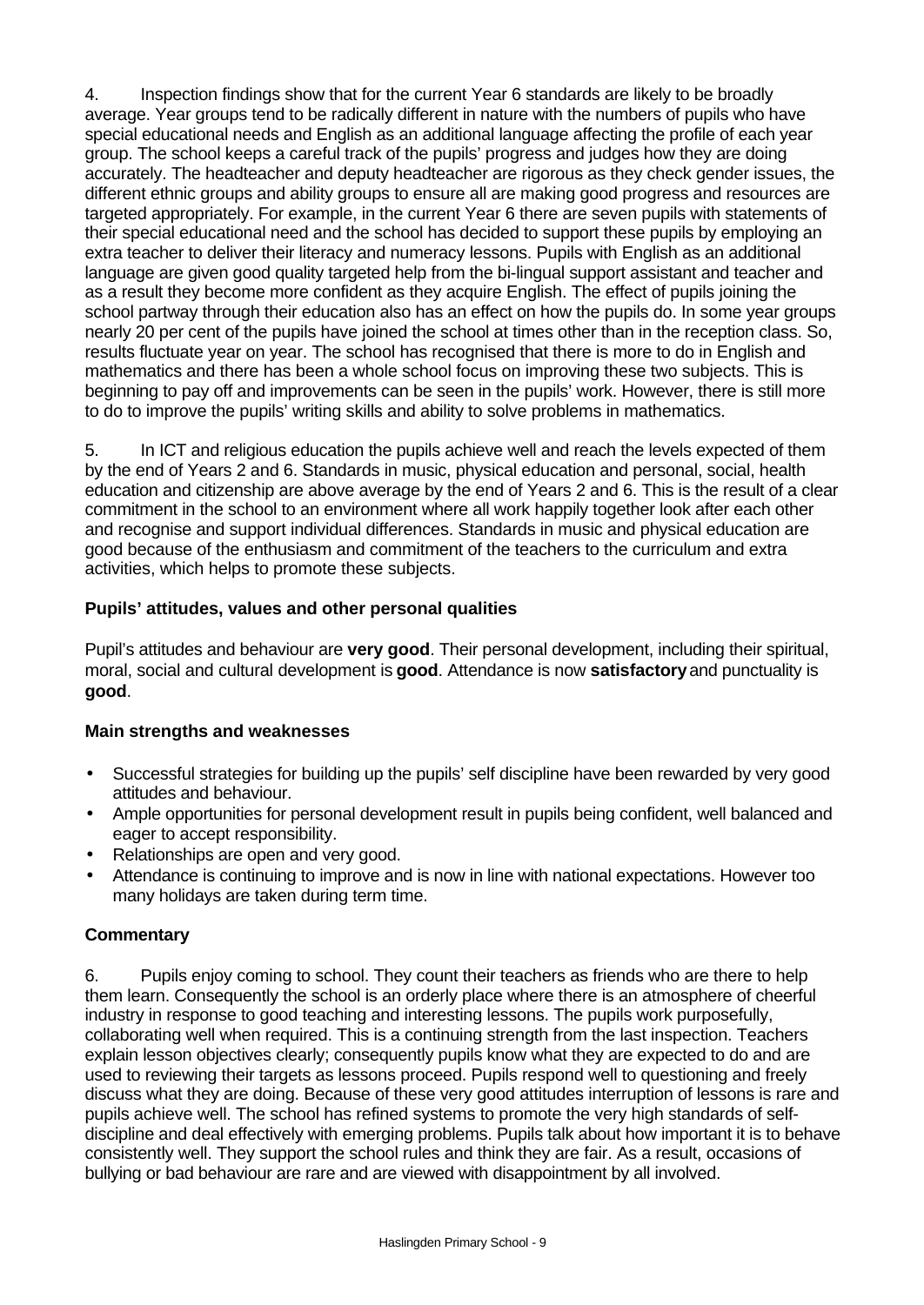7. The school skilfully uses time for reflection, allowing the pupils to grow in making responsible choices and appreciating the world around them. This is well structured in class and assemblies. Racial harmony and togetherness are fully accepted and differences joyfully celebrated through the festivals of the year. Consequently the pupils' personal development matures through better understanding and appreciation of each other. Pupils' experiences of art and design and music are aided by opportunities to exhibit their best work. For example, a 'Reflection for the Poppy Appeal' and Year 5 'Working together making musical instruments' Parents comment warmly about this. Many opportunities are made for pupils to experience responsibility and work together. Simple monitoring roles to encourage the pupils' confidence are increased as pupils move up the school. Younger children look up confidently to the older ones who help them in a wide range of activities.

8. There is a very good whole school atmosphere as a result of very good relationships and racial harmony throughout the whole day. This is demonstrated by very good-natured interaction in the large playground. Due to lack of resources there is little structured play but this does not deter much lively activity in large and small groups. No lapses in behaviour were observed during the inspection, rather only a happy response to supervision. Pupils will generally speak first on meeting adults. Their trust and confidence is evident by the endless questions they ask and their willingness to volunteer comment on what is on their minds.

#### **Attendance**

#### *Attendance in the latest complete reporting year 2002*

| Authorised absence |     |  | Unauthorised absence |     |
|--------------------|-----|--|----------------------|-----|
| School data:       | 6.2 |  | School data:         |     |
| National data:     | 5.4 |  | National data:       | 0.5 |

uthorised absence

*The table gives the percentage of half days (sessions) missed through absence for the latest complete reporting year.*

9. The school promotes regular attendance and punctuality at every opportunity, during registration and by class and individual pupil awards. This has slowly had the effect of consolidating improvement in the past year. Most pupils are early and keen to start their lessons. The school's efforts are now well supported by most parents but there are still too many holidays taken during term time.

#### *Ethnic background of pupils Exclusions in the last school year*

| <b>Categories used in the Annual School Census</b> | No of pupils<br>on roll | Number of<br>fixed period<br>exclusions | Number of<br>permanent<br>exclusions |
|----------------------------------------------------|-------------------------|-----------------------------------------|--------------------------------------|
| White - British                                    | 380                     |                                         |                                      |
| White - Irish                                      | 2                       | 0                                       | 0                                    |
| Mixed - White and Black Caribbean                  |                         | ი                                       |                                      |
| Mixed - White and Asian                            |                         | O                                       |                                      |
| Asian or Asian British - Pakistani                 | 84                      | 0                                       | ი                                    |
| Asian or Asian British - Bangladeshi               | 28                      | ŋ                                       |                                      |
| Chinese                                            |                         | O                                       |                                      |
| Any other ethnic group                             | 3                       | 0                                       | ი                                    |
| No ethnic group recorded                           | 2                       |                                         |                                      |

*The table gives the number of exclusions, which may be different from the number of pupils excluded.*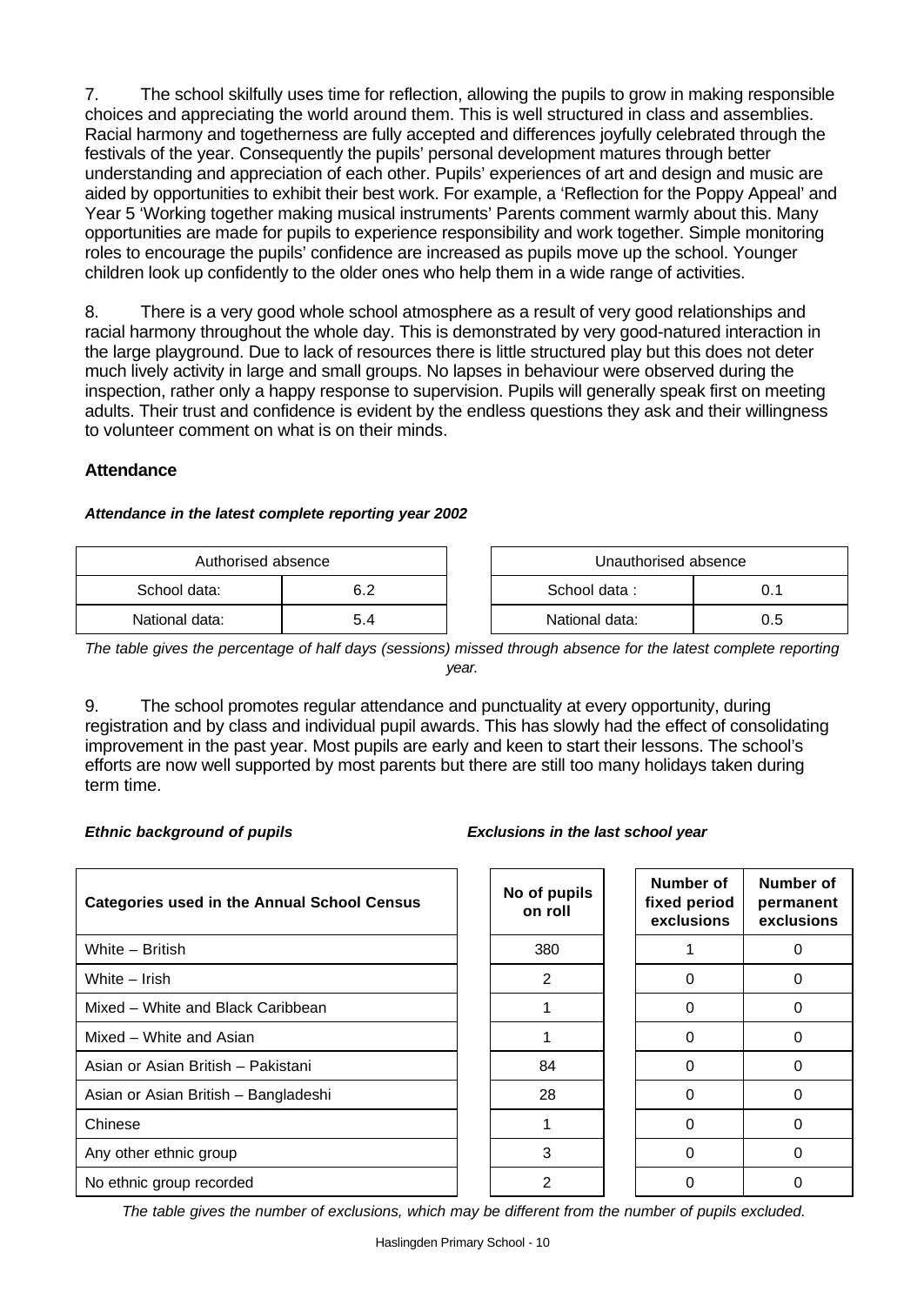## **QUALITY OF EDUCATION PROVIDED BY THE SCHOOL**

The school provides a **good** quality of education enabling the pupils to learn well. **Effective teaching** results in **good** levels of achievement. The curriculum is **well** organised and there are very good opportunities outside of lessons to enrich the pupils' learning opportunities. However the outdoor play space for the reception children is recognised as unsatisfactory and an area for further development. Teaching and learning are **good** and because the pupils are **very well** cared for they do well. The pupils have **very good** attitudes to their tasks and work in a productive atmosphere.

## **Teaching and learning**

Teaching and learning is **good** throughout the school. Effective teaching results in good achievement. Throughout the school the teachers make **very good** use of **good** assessments to guide and direct their work. This ensures that the pupils' learning is carefully matched to their needs, so that they achieve **well.** As a result the pupils are responsive, happy and confident.

#### **Main strengths and weaknesses**

- Teaching and learning is consistently good throughout the school.
- Strong relationships and a clear insistence on high standards of behaviour allow the teachers to teach well and no time is wasted managing behaviour.
- The encouragement and help pupils are given in their lessons leads to them to work very hard either in groups or individually and as a result achievement is good.
- Teachers know the pupils' strengths and areas for development because of the good systems they have in place for checking the pupil's work.
- Marking in writing is very good but is not as strong in science and mathematics.

## **Commentary**

#### *Summary of teaching observed during the inspection in 48 lessons*

| Excellent | Very good | Good    | Satisfactory | Jnsatisfactorv | Poor | Very Poor |
|-----------|-----------|---------|--------------|----------------|------|-----------|
|           | 6(12%)    | 30(63%) | 12 (25 %)    |                |      |           |

*The table gives the number of lessons observed in each of the seven categories used to make judgements about lessons; figures in brackets show percentages where 30 or more lessons are seen.*

10. Teaching and learning is good throughout the school. Teaching in the reception classes has improved since the last inspection when it was judged satisfactory and good teaching has been sustained in the rest of the school. The active learning initiative in the reception class and Years 1 and 2 allows the teachers to challenge and develop the pupils' learning through a clear emphasis on developing independence and the pupils' communication skills.

11. The teachers provide very good role models for the pupils and through their encouragement and effective teaching they support the pupils well. The teacher's explanations in lessons are clear. They ensure that the pupils know what they are learning and return to the learning objectives as the lesson progresses, so that the pupils do not lose sight of the task in hand. Because relationships are strong the pupils have confidence in asking questions and giving their ideas and suggestions and they know that these will be valued by the staff.

12. The pupils are given every encouragement to learn and with interesting activities they are enthusiastic about their learning. Pupils enjoy their lessons. Pupils work hard together in groups and value the input of others. Mixed gender and mixed race groups work happily together. Pupils say that they are expected to work hard and behave very well in lessons. One pupil said that he and his friend had done particularly well in the previous lesson even though the learning had been hard. The pupils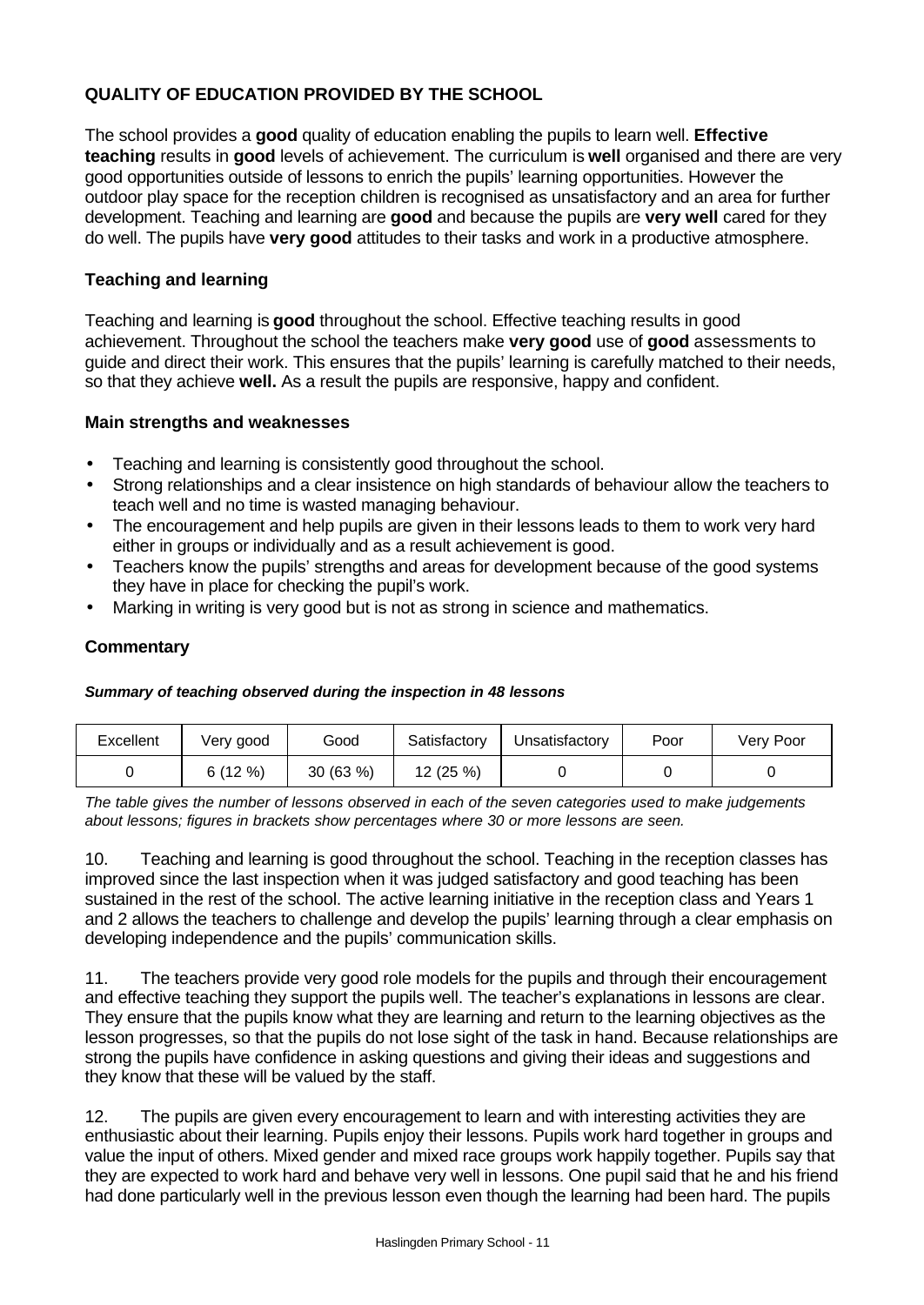are expected to work independently and this is a skill they develop from their earliest days in school. All the pupils get on well so that all abilities and races work happily together and gain from each other ideas and suggestions in a very inclusive environment.

13. Careful regular checks of the pupils' work are used very effectively by the teachers to plan the work for the pupils in their class. This information is also used to target specific help for individuals. Information about the composition of the class is a valuable tool for the teachers and they make good use of it. The teachers are careful in ensuring that those pupils who do not speak English as their first language are clear about the meanings of technical terms and words.

14. Marking of pupils writing tasks is generally consistent and gives very good guidance and also encouragement. The pupils say they find this particularly useful in guiding their progress. However the marking of pupils' work in mathematics and science is not as strong. It encourages the pupils and gives good praise but does not always help them to understand what it is they need to do next to improve further.

## **The curriculum**

The curriculum is **good** and very effectively promotes the school's aim of equal access for all pupils. There are **very good** opportunities to extend learning beyond the classroom and the pupils value these opportunities. Accommodation is **very good**, apart from the improvement needed for the outdoor area for the reception children. Resources to help the children in their work are **good** overall.

## **Main strengths and weaknesses**

- The school ensures that very good attention is given to making sure that all pupils are fully included in the life and work of the school
- Extra-curricular provision and the use of visits, visitors and the local community to enrich the curriculum are very good
- Provision for personal, social and health education and citizenship is very good
- Provision for pupils with special educational needs is very good
- The school has a good number of well qualified teachers, an effective team of support staff, very good indoor accommodation and good resources, all having a positive impact on pupils' achievements.
- The outdoor learning environment is unsatisfactory and does not sufficiently meet the needs of the children in the reception classes.

## **Commentary**

15. Teachers plan a good range of learning opportunities for pupils, developing meaningful links between subjects and involving all pupils very effectively, including those from other local schools. The school has effectively built upon the strong position reported in the last inspection.

16. The provision of extra-curricular activities is very good. These include clubs for science, mathematics and computers as well as a wide range of musical and sporting activities. All pupils have full access to these. The school makes very good use of visits and visitors to extend pupils' learning and personal development. Links with local schools and the local community further enrich the curriculum for the pupils. The residential visit to Wales for Year 6 and the use of the local high school to provide support in teaching French are clear examples of this.

17. Provision for personal, social and health education, including citizenship and sex and drugs education, is very good. Pupils achieve well and standards are above average.

18. A discrete programme of work is well supported by opportunities, which promote the pupils' personal and social development. Team building, problem solving and sporting challenges, in which Year 5 pupils worked with pupils from a special school, are examples.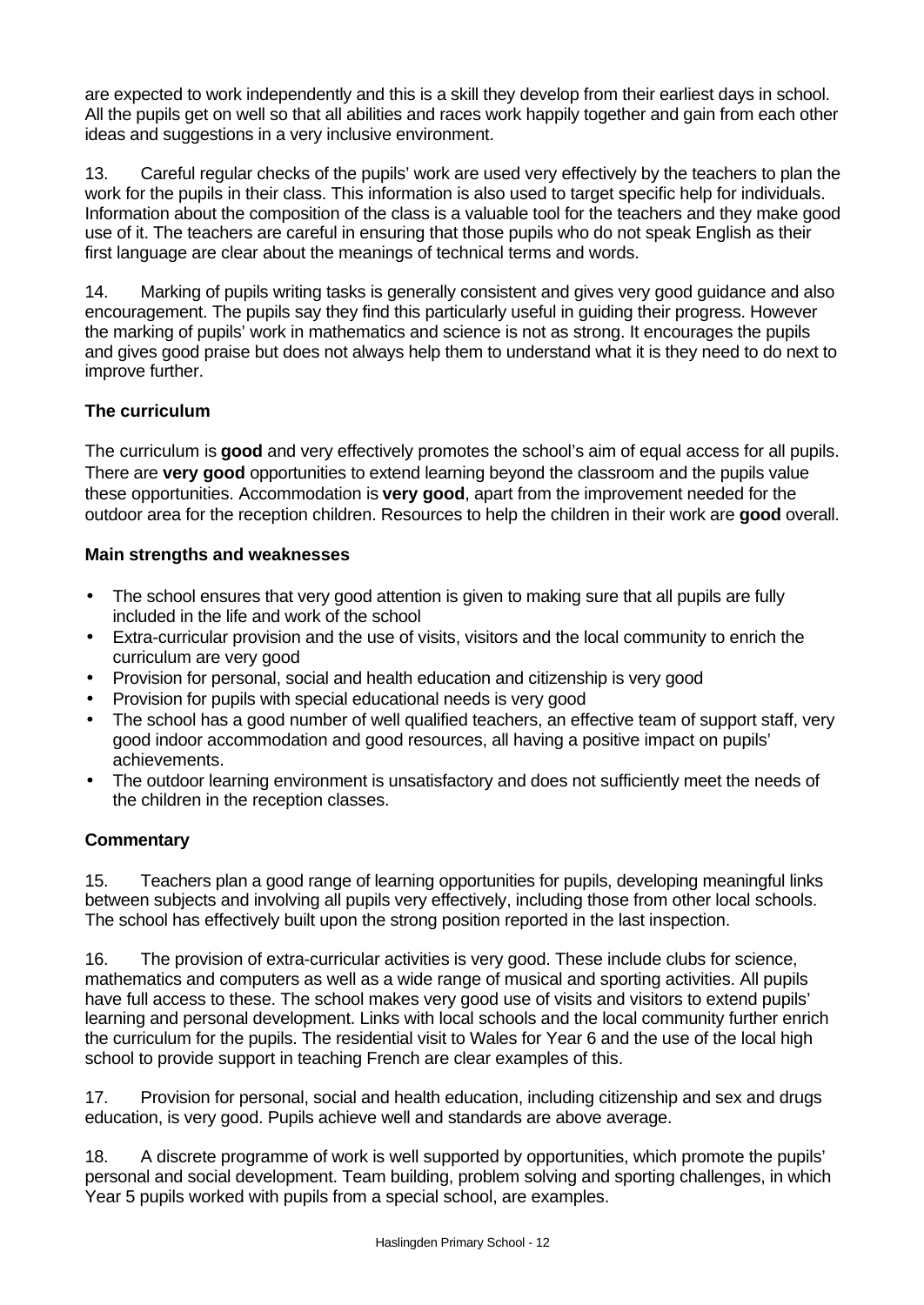19. The provision for pupils with special educational needs is very good. These pupils receive very good support in lessons from teaching assistants and there are clear targets in their individual learning programmes. These targets are frequently discussed with the parents of the pupils. The school has very strong links with neighbouring schools to extend the learning opportunities for these pupils. Pupils new to the school and those who are learning English as a second language are given very good help so that they achieve well.

20. The curriculum for children in the reception classes is good. A particular strength is the innovative active learning environment that has been created to help the youngest children and pupils in the school. Although there have been significant improvements in the curriculum for the reception children the school recognises there is more to do to improve the outdoor facilities.

21. There is a good number of well-qualified teaching staff and an effective team of support staff who play an important role in helping pupils to achieve well. The indoor accommodation is very good and includes a separate gym and Arts Centre. The school is accessible for those with physical disability. Resources are good overall, and very good in ICT and music. These resources are well used by teachers and have a positive impact on pupils' achievements.

## **Care, guidance and support**

The school's provision for the care and welfare of its pupils is **good**. The monitoring of pupils' achievements and personal development is **very good**. This allows the teachers to provide very good support and guidance for all the pupils in their care. **Very good** opportunities are created for pupils to express their views and they are willingly implemented by the school.

## **Main strengths and weaknesses**

- The 'School Council' acts independently as a very well organised sounding board, reflecting the views of all the pupils.
- This is an inclusive school where differences are accepted and celebrated. Very good monitoring systems result in each pupil feeling very well supported.
- Staff support the pupils and their parents with friendliness and encouragement. Trusting relationships are clearly evident as a result.

## **Commentary**

22. The 'School Council' takes a lead in seeking pupils' views on their contribution and responsibilities to the smooth running of the school. There is much concerned discussion on many suggestions. Members make businesslike decisions on good ideas and leave uncertainties to ponder over for the next meeting. Consequently, conclusions are generally of benefit and willingly implemented by the school. Pupils say they are proud to contribute to school life and have their views taken into account.

23. An inclusive atmosphere is very evident with individual needs paramount. All adults in school are very caring and work very hard to build up the pupils' self esteem, particularly in the early years. The strong position at the time of the last inspection has been further improved. Teachers encourage each pupil to achieve their best. Any emerging problems or weaknesses are discussed with pupils and thoroughly shared with parents to bring about improvement at an early stage. In lessons, there is an openness, which allows praise and fair criticism to be profitable. To complement this, everyone joyfully acknowledges all areas of achievement in lessons and outside school activities. Achievement assemblies are impressive. Consequently relationships are naturally very good and pupils are often seen in unstructured situations sharing their thoughts with staff and talking enthusiastically about their work.

24. All staff, teaching, non-teaching, and the administration staff are kind and supportive. As a result, pupils feel very well looked after. Parents comment on this very regularly. Even the newest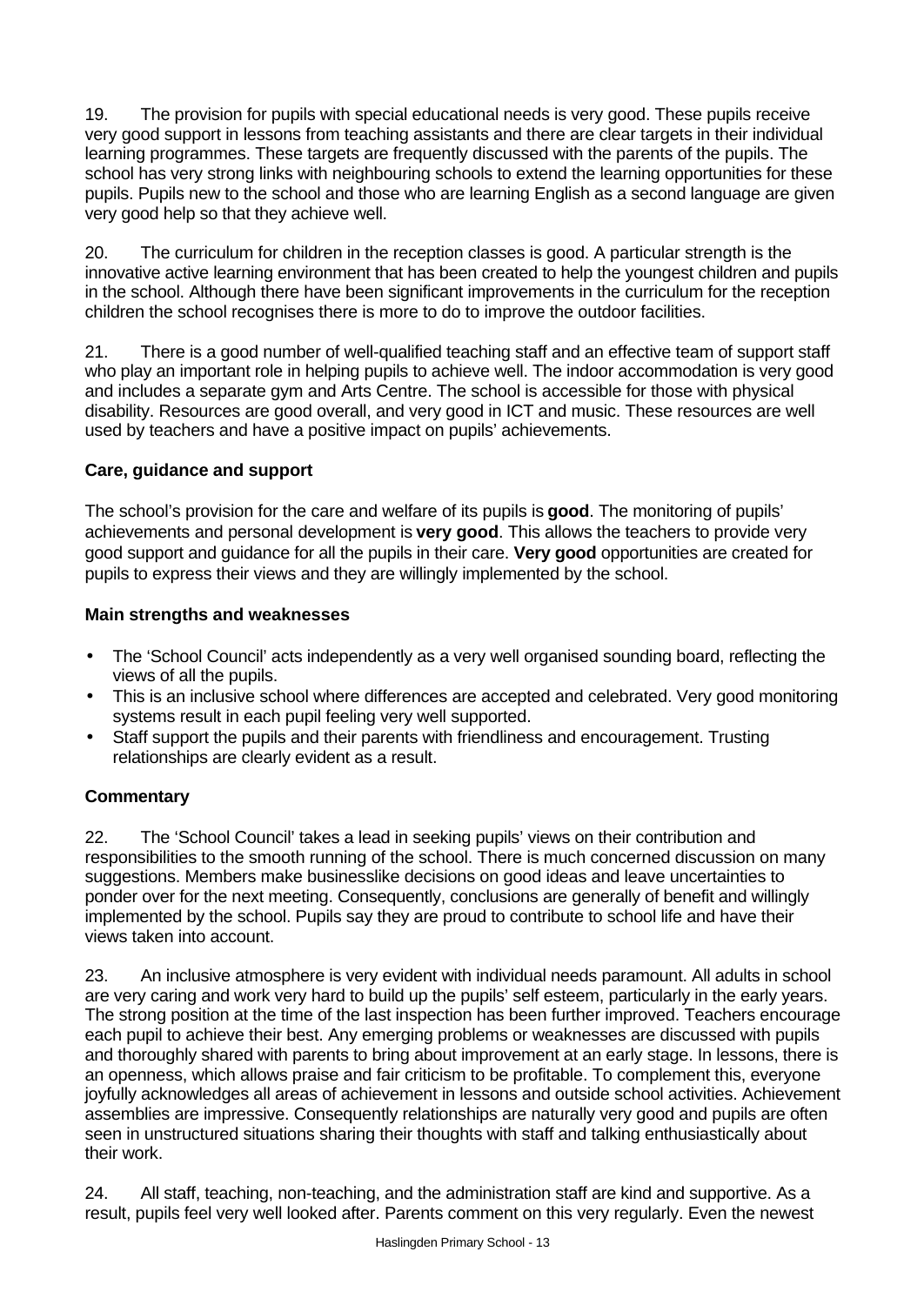pupils in school soon feel confident and secure in their new surroundings. A health and safety matter, fully accepted by the school, is in the process of being dealt with.

#### **Partnership with parents, other schools and the community**

The links between school and parents are **very effective**. There is a strong sense of community, which is enabling school and home to work closely together. The school makes good use of its links with the community to add depth to the curriculum and to promote the pupils' personal development. The school forms **very good** links with other schools. There has been good improvement since the last inspection.

## **Main strengths and weaknesses**

- The school sets out to involve and consult with parents, with very good response from the great majority of parents.
- Links with high schools are very well organised.
- There are very strong developing links with two local special schools to the benefit of each set of pupils.
- There are fruitful links within the community.

## **Commentary**

25. The school goes to great lengths to offer a wide variety of opportunities so that all parents may actively and regularly discuss their children's progress. Parents spoken to all welcomed these times as a helpful dialogue and feel their views are valued. There is good response to the home, school agreement and to school questionnaires seeking parent's views. Parents are strongly encouraged to assist their children's work at home and a recent curricular related evening was encouragingly well attended. Parents welcome the packs the school provides for pupils who have extended holidays as these guide the pupils' information gathering. Information for parents is very good. There is regular information on current work in lessons, supplemented by good individual reports. Statutory information is very good, as illustrated by a very well written school prospectus supplemented by a most helpful guide for parents on the social and personal development of young children who are moving from nursery to school life. The Governors' Annual Report is of a very high standard as it gives parents a full and clear insight into matters discussed and decisions taken for the benefit of the school. Parents welcome the opportunities to attend school celebrations and events in very large numbers.

26. Transfer to high school is very well organised. Year 6 pupils say they have enjoyed their time in this school but are looking forward confidently to their move into secondary education. They are already clear about the procedures to assist smooth transfer. Support for those with special educational needs is particularly thorough and closely involves their parents.

27. Close productive links with two local special schools have recently developed. Increased understanding is creating an inclusive atmosphere as a result of shared learning experiences promoting the personal development of the pupils in each school.

28. The school is firmly established as a presence in the community. Consequently there are mutually beneficial links with, for example, with local clergy and cultural leaders of the community who come in to share in assemblies.

#### **LEADERSHIP AND MANAGEMENT**

 The head teacher provides very **good** leadership. The leadership and management of other key staff are **good**. Governance is also **good**. There is very **good** provision to meet the educational needs of all groups of pupils, including the high proportion with special educational needs, English as an additional language, and those with physical, emotional and medical difficulties.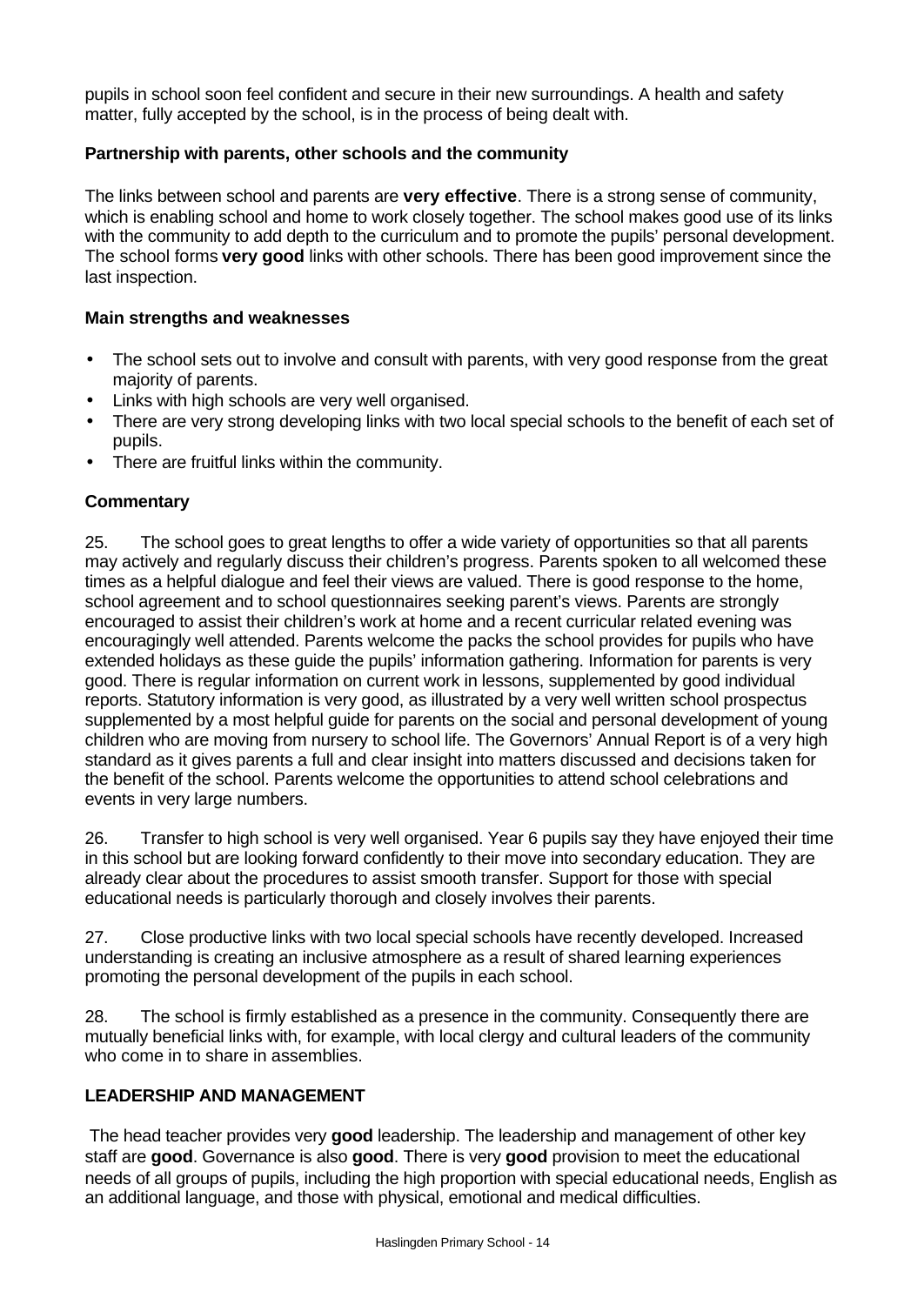## **Main strengths and weaknesses**

- The head teacher's clear vision has provided a positive direction for the school.
- Effective teams have been established to oversee and manage the curriculum.
- The head teacher has shown very clear commitment to the promotion of equality of opportunity for all groups of pupils.
- Very effective systems have been established to monitor the performance of pupils.
- Governors support the school well, and act as its critical friends.

## **Commentary**

29. The head teacher's clear vision has provided a positive direction to the school, and aims to give the school it own distinct character through curriculum innovation and the promotion of high standards. Areas for improvement have been identified and the establishing of strategic plans to address them has been central to the school's drive towards raising standards. She has been successful in her efforts to ensure that the staff develop as a team; they demonstrate a willingness to accept changes of responsibility to meet the needs of the school and to secure improvement. The introduction of an effective personal and social programme has ensured that the school is a working happy environment where pupils of all ages and ethnic groups mix together socially to sample a good range of creative activities.

30. Effective teams have been established to oversee and manage the curriculum. All members of staff are included in core and non-core teams, and share collegiate responsibility. The inconsistency of standards is the main focus, and all the staff have performance management curriculum targets to share the responsibility for addressing this issue. The senior leadership team take overall responsibility for the monitoring of teaching and learning on a systematic basis, and they have been successful in improving the quality of teaching as a result. An extensive programme of professional development supports this improvement. There are good systems in place to ensure that the school's finances are well managed, and steps have been taken to reduce the bureaucratic workload for teachers.

31. The headteacher shows a very clear commitment to the promotion of equality for all groups of pupils. The special relationship with the two local special schools extends the opportunities for the inclusiveness, for a wide range of pupils as well as staff. The leadership and management of special educational needs are good. The co-ordinator has a very clear understanding of pupils' needs, and is well supported by the head teacher and all members of staff. The well co-ordinated Ethnic Minority Achievement team ensures that pupils with a first language that is not English are well served and that they are able to access the whole curriculum alongside their peers. The requirements of the race equality bill are fully met and monitored by the school.

32. Very effective systems have been established to monitor the performance of pupils. Their progress is tracked throughout the school and is used for setting targets to ensure that all pupils achieve their potential.

33. The Governors support the school well, and act as its critical friends. They have a clear understanding of the school's priorities for development. The governing body meets all statutory requirements, is appropriately involved in the performance management procedures, and the school's strategic planning. They offer appropriate challenge to ensure that the needs of the school are being met.

## **Financial information**

#### *Financial information for the year April 2002 to March 2003*

Income and expenditure  $(E)$   $\qquad$   $\qquad$   $\qquad$  Balances  $(E)$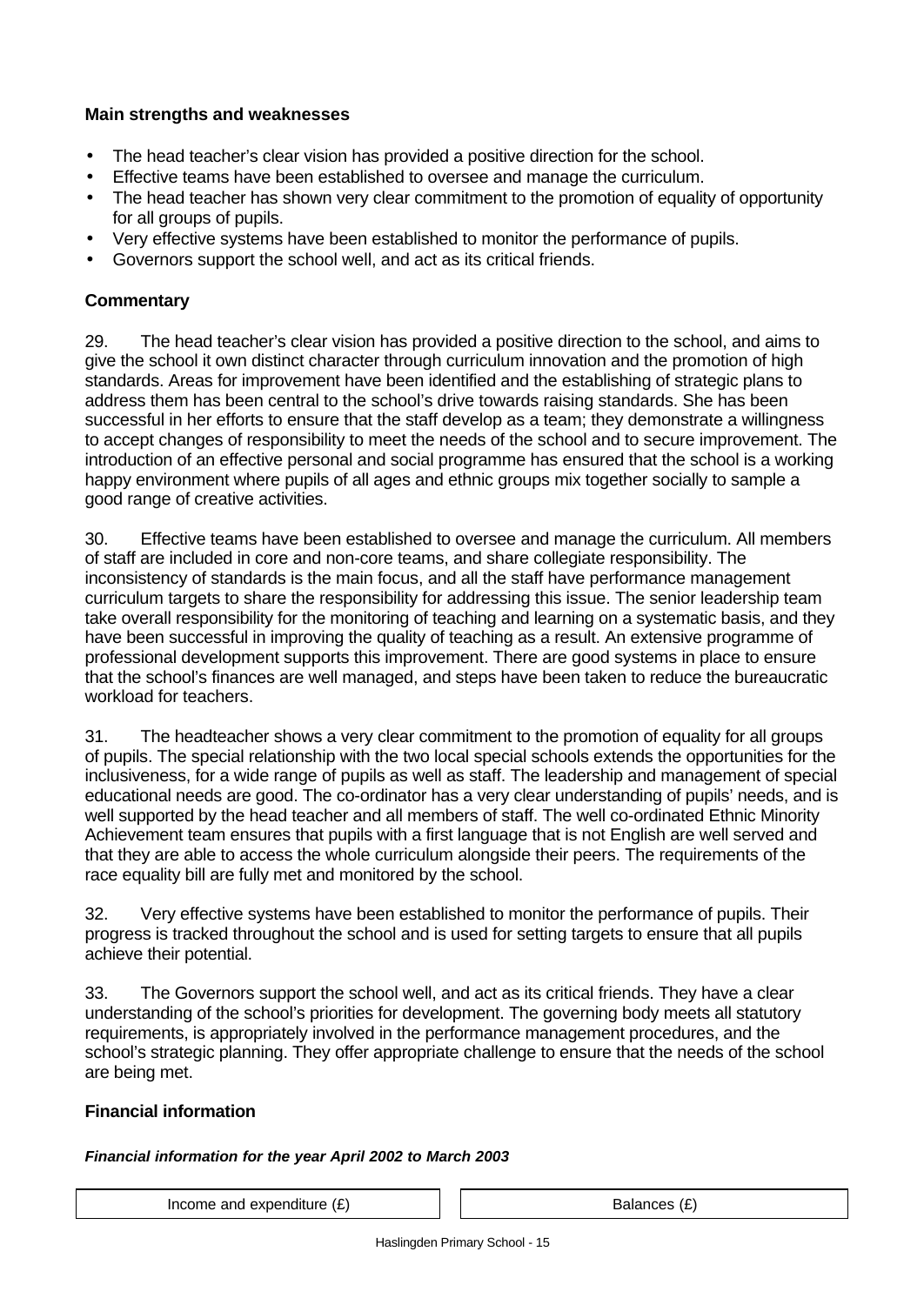| Total income          | 1 168 238 |
|-----------------------|-----------|
| Total expenditure     | 1 211 455 |
| Expenditure per pupil | 2418      |

| Total income         | 1 168 238 | Balance from previous year               | 104 930 |
|----------------------|-----------|------------------------------------------|---------|
| Total expenditure    | 1 211 455 | Balance carried forward to the next year | 61 713  |
| xpenditure per pupil | 2 4 1 8   |                                          |         |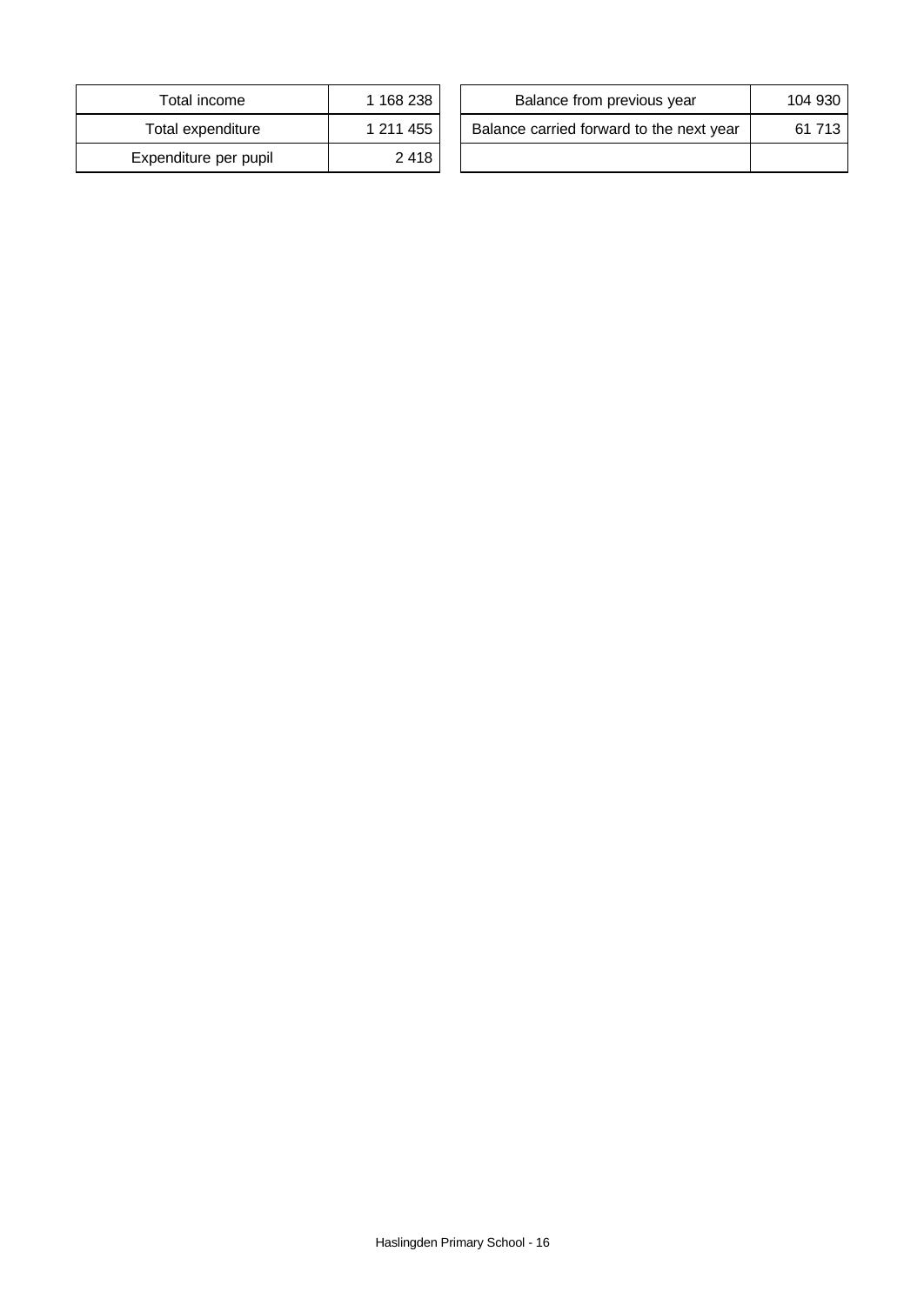#### **PART C: THE QUALITY OF EDUCATION IN AREAS OF LEARNING, SUBJECTS AND COURSES**

## **AREAS OF LEARNING IN THE FOUNDATION STAGE**

Provision for children in reception classes is **good** in all areas of learning.

34. There are 57 children in two reception classes, a growing number of whom are from ethnic minority homes. There is also an increasing number of children starting school who have special educational needs. Overall, the standards of attainment on entry is below average and in the areas of personal social and emotional, and communication, language and literacy it is overall, well below the expected levels. By the end of their time in reception year it is likely that the majority of children will reach the expected levels in all areas of learning, however a significant minority will not.

35. Overall, teaching and learning are **good** in both classes and pupils achieve **well** in all areas of learning. Planning identifies appropriate targets for all children, including those with special educational needs and those who have English as an additional language. The achievements of all the children is checked rigorously to ensure that the right amount of challenge is provided. The school's emphasis on active learning through a wide variety of stimulating activities is having a very positive effect on children's learning and all support staff make a very valuable contribution to the children's **good** achievements. These are all improvements on the findings of the last inspection.

## **PERSONAL, SOCIAL AND EMOTIONAL DEVELOPMENT**

Provision in personal, social and emotional development is **good**.

#### **Main strengths and weaknesses**

- Staff enjoy good relationships with children.
- Children are actively involved in their learning.
- Very good use is made of all available space.
- Teachers do not always insist on routines being firmly established.

#### **Commentary**

36. In both classes staff enjoy good relationships with children, who settle well into school. There is a high emphasis on all children being actively involved in their learning and as a result their confidence is growing. Highly skilled nursery nurses promote the development of social skills very well and children respond eagerly by showing a willingness to care for others. All staff work diligently to make the learning environment exciting and children enjoy the rich opportunities provided. On occasions when routines are not clearly established by teachers, children do not have a clear understanding of what they are required to do and in these lessons the pace of learning slows.

## **COMMUNICATION, LANGUAGE AND LITERACY**

Provision in communication, language and literacy is **good**.

#### **Main strengths and weaknesses**

- Good opportunities are provided to develop the children's speaking and listening skills.
- Books are chosen to excite and enthuse.
- Displays are used to stimulate language.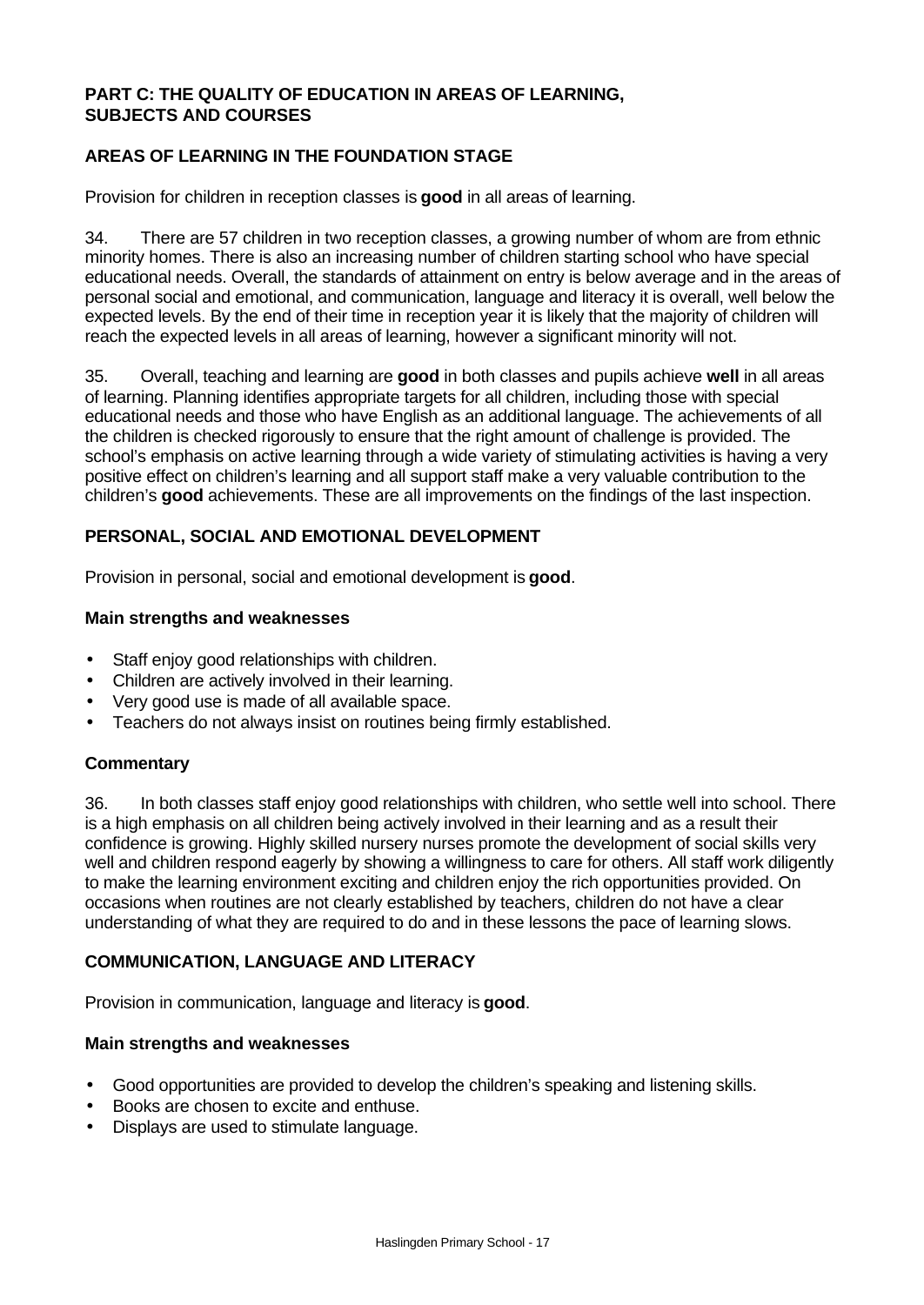## **Commentary**

37. Staff are conscious that many children have well below average speaking and listening skills when they enter the reception classes and every opportunity is taken to question children and develop their vocabulary. Stories are specially chosen which complement the class topics and engage the children in taking part in responses. Displays prompt children to look carefully at pictures and to talk about what they see there. Adults pitch questions at the right level and praise children for their efforts. Books are arranged at heights whereby children can easily access them and stories are told in such an engaging way that children are eager to hear more. They are developing a love of reading as they frequently choose to spend time in the library areas. Parents are encouraged to read books with their children. More able children are beginning to recognise initial sounds, read a few words and to form their letters correctly. Children with special educational needs are given extra help and encouragement within a supportive framework.

## **MATHEMATICAL DEVELOPMENT**

Provision in mathematical development is **good**.

## **Main strengths and weaknesses**

- A rich variety of learning experiences is provided.
- New vocabulary is used meaningfully.

## **Commentary**

38. Adults take every opportunity to develop the children's mathematical skills. For example, they encourage children to select the correct numbers on a telephone when they 'ring' the vet to make an appointment for their sick pet. More able children compare and order the height of towers as they use the language of 'tall' and 'short' with understanding. Less able children enjoy sorting objects by colour and all children join in number rhymes and songs. Computer programmes are used to encourage children to listen to instructions carefully and then to count independently the buttons on a jacket. Children with English as an additional language happily join in with a bilingual assistant who skilfully introduces number in rhymes such as Hickory, Dickory Dock'. She does this in both English and Punjabi and in this way seeks to encourage parents who have little English to assist their children in their learning. Opportunities to explore in sand and water assist children in their understanding of capacity.

#### **KNOWLEDGE AND UNDERSTANDING OF THE WORLD**

Provision in knowledge and understanding of the world is **good**.

#### **Main strengths and weaknesses**

• Good use is made of resources to enhance this area of learning.

#### **Commentary**

39. Staff enhance children's knowledge and understanding of the world by bringing live animals into the classrooms. Children are learning to take care of two live rabbits, Betsy and Billy and their interest in these animals is helping to develop their speaking and listening skills. Staff have thoughtfully housed the rabbits at ground level ensuring children are able to watch all their movements and assist in feeding and watering them. Children are becoming aware of the importance of celebrating achievement both inside and outside school when teachers present certificates to reward success in swimming and learning of new words. Children beam with pride as they learn to shake hands and eagerly receive their awards.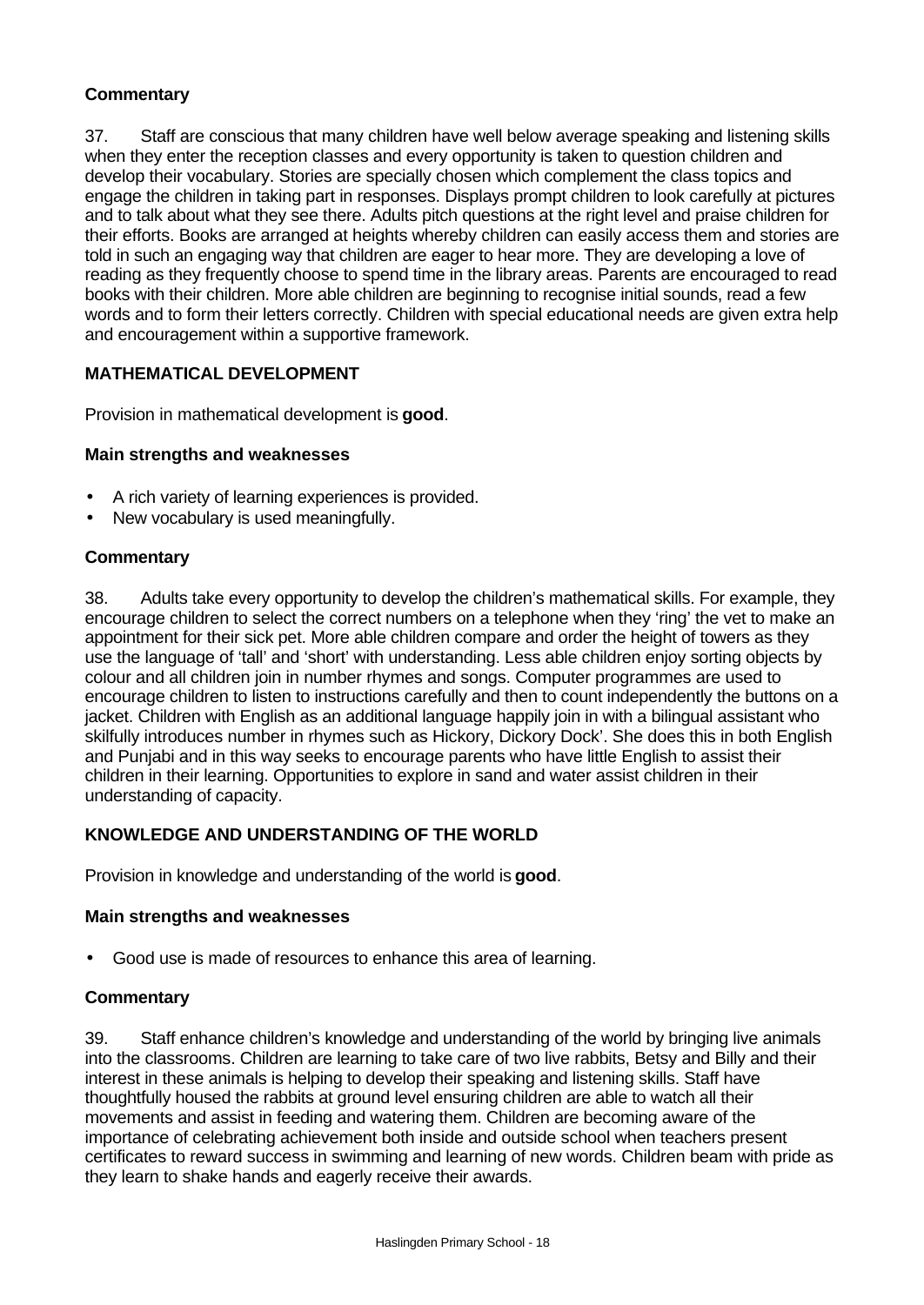#### **PHYSICAL DEVELOPMENT**

Provision in physical development is **good**.

#### **Main strengths and weaknesses**

- Children have good opportunities to develop cutting and sticking skills.
- Provision for outdoor play is inadequate.

#### **Commentary**

40. Most children have had few opportunities to develop their cutting and sticking skills at home and teachers rightly place great importance in these areas of development. Children relish the opportunity to use small tools to roll play dough, cut round shapes and build towers. The outdoor play area is spacious but current provision is not meeting the needs of young children. Storage of outdoor play equipment is difficult and is not easily accessible to staff which means that climbing equipment is rarely available for children to develop their skills. There is no covered area under which children may play throughout the year and not all areas are fully enclosed. The school has drawn up plans to address this issue.

## **CREATIVE DEVELOPMENT**

Provision in creative development is **good**.

#### **Main strengths and weaknesses**

- Role play is structured well.
- Music is used well to engage all pupils creatively.

#### **Commentary**

41. Role-play is carefully structured to enable children to use their imagination as they dress up in outfits at the vet's surgery and take turns in administering injections and bandages to the sick pets. Staff work alongside children to develop their language well and ensure that new vocabulary is used and understood. All children engage enthusiastically in striking instruments as they respond to the music of 'Skip to my Lou'. More able children are also learning the order of actions to accompany the song while the less confident show their interest by watching the actions of others.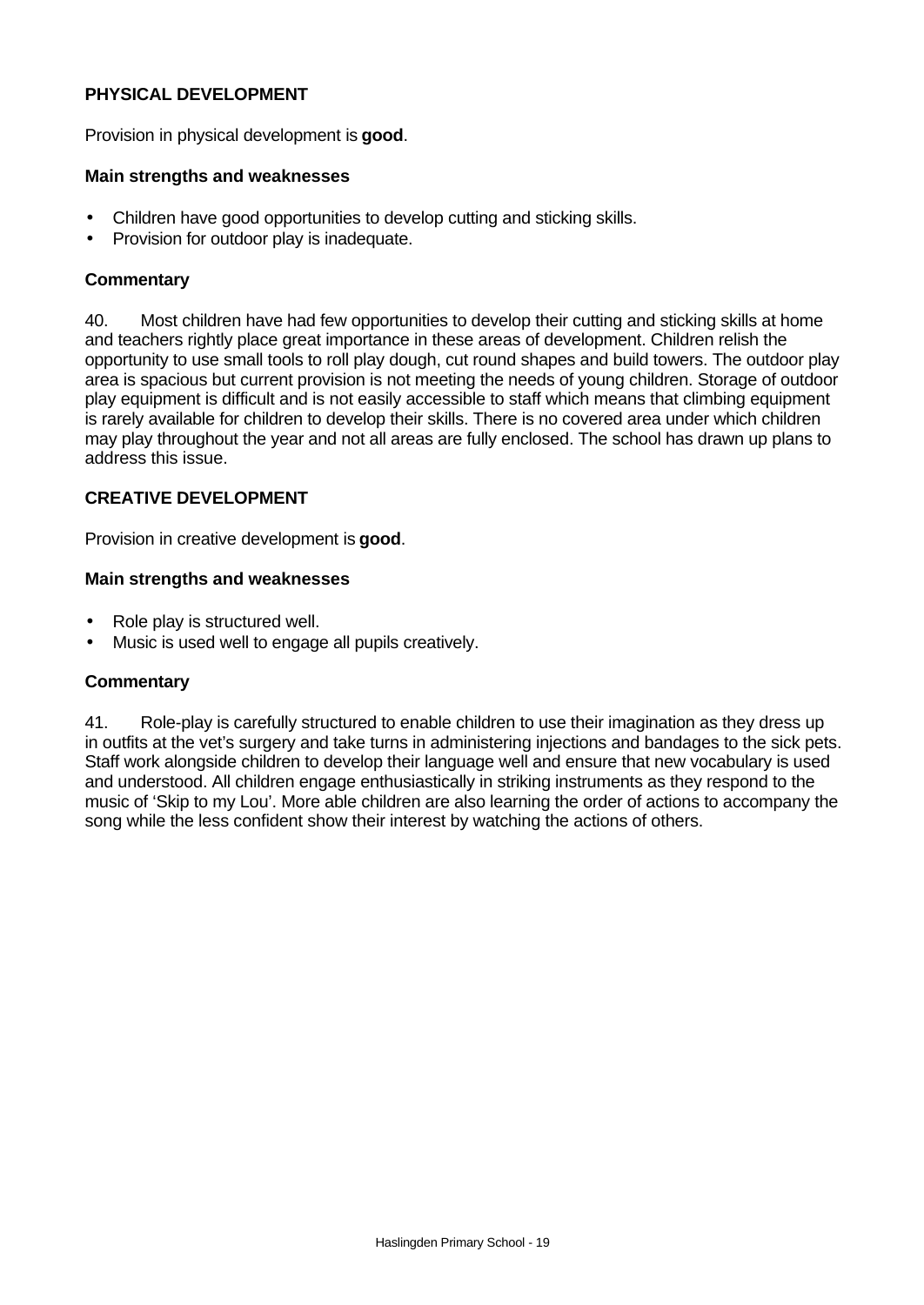## **SUBJECTS IN KEY STAGES 1 AND 2**

## **ENGLISH**

Provision in English is **good**.

#### **Main strengths and weaknesses**

- The quality of teaching and learning is good and this ensures all pupils achieve well.
- The marking of pupils' work is very effective in identifying how they can make improvement.
- Pupils' library skills are much improved since the last inspection.
- There is good leadership and management of the subject.
- The school is working hard to raise standards in writing

#### **Commentary**

42. Standards in English fluctuate year on year because of the wide variations in the make up of the different year groups. In 2003, in Year 2 standards in reading were well below average and in writing they were below average. In 2003 in Year 6 standards were well above average. However, standards for the current Year 2 and Year 6 are judged to be average, indicating the effect of this variability throughout the school, but representing good achievement overall.

43. The school also makes good provision for the different groups of pupils. The large proportion of pupils with a wide range of special educational needs is effectively supported and makes good progress as a result. Pupils for whom English is an additional language make rapid progress due to the specialist skills of the language support staff.

44. Pupils' speaking and listening skills overall are average. They have regular opportunities to engage in discussion in literacy lessons as part of the whole school focus upon the development of speaking and listening skills. Most pupils speak confidently and are able to express themselves adequately in classroom discussions, in making responses to questions and in talking about their work. This is usefully extended further with older pupils who are required to evaluate each others work orally, and must ensure that they speak sensitively and carefully balance negative and positive comments.

45. Reading standards are average. The teaching of reading skills is done systematically and follows the use of published reading programmes. There are regular opportunities for pupils to read in school, to adults or to engage in silent reading. There is good support for reading at home where pupils are heard read regularly, and this helps sustain their interest and improve their confidence and ability. Pupils use a range of strategies to read unfamiliar words in order to develop the ability to read independently. Older readers talk knowledgeably about the books they are currently reading. They have developed useful library skills although the school library is inadequate for the size of the school.

46. Standards in writing are not good enough and continue to be an area for improvement. The staff have worked hard to raise standards through a whole school focus. All teachers have a writing improvement target for their class. Lesson observations have taken place; work sampling has been carried out to look for examples of development in writing skills. There has been regular in-service training; and a growing awareness of the development of writing in other subjects. In lessons, all pupils, including those with special educational needs are given a good grounding in basic skills and the development of writing skills are structured systematically alongside the key features of different genres. During lessons pupils have opportunities to use ICT to word process their writing and to use other programs to support the development of their writing skills.

47. The quality of teaching seen during the inspection was good overall. In Year 6 teaching was of very good quality ensuring that pupils were highly motivated and made very good progress in the development of narrative writing. Throughout the school, teachers plan effectively and use resources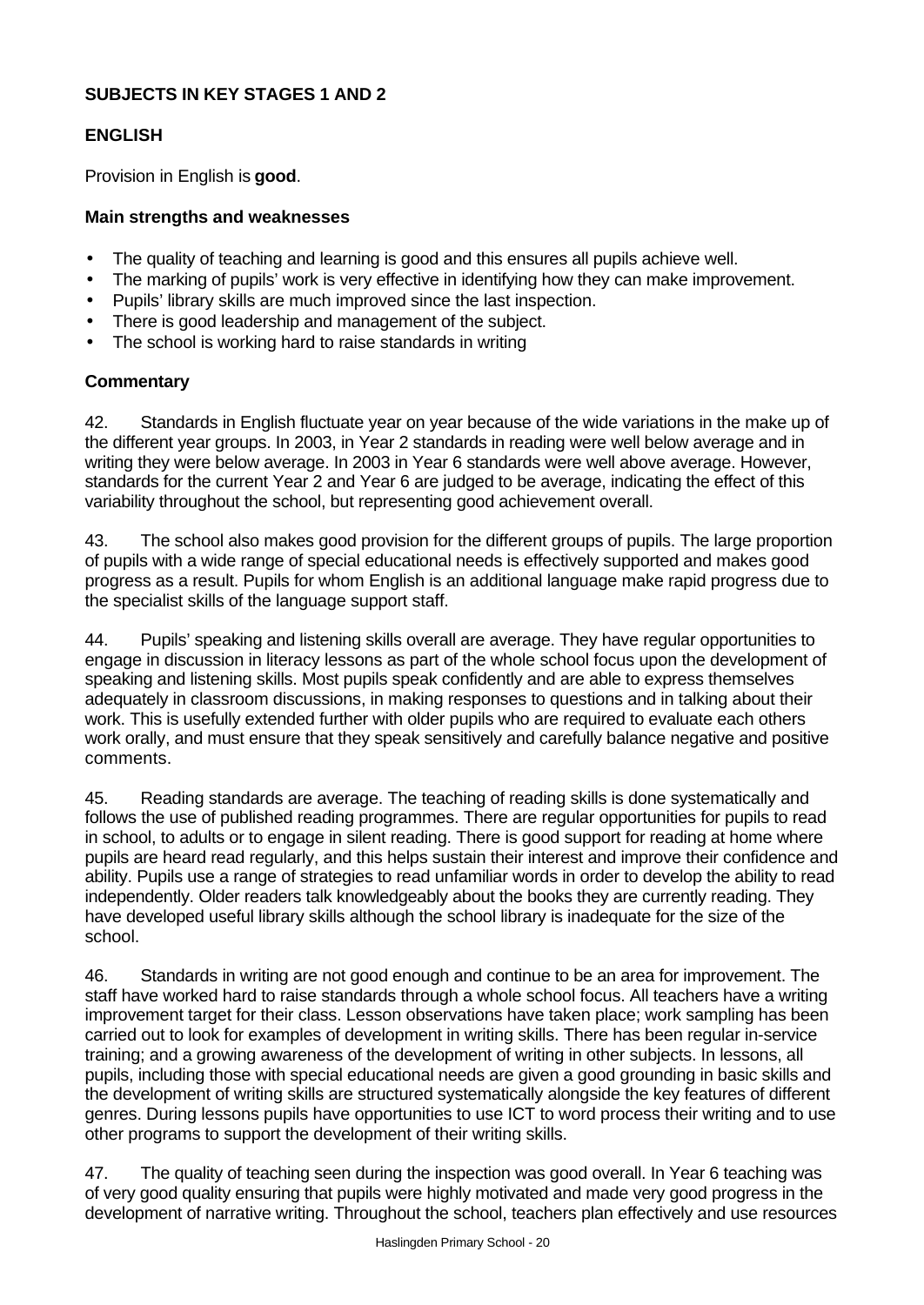very well to make lessons interesting and enjoyable so that pupils want to learn. The good quality of relationships and the sensitive management ensures that all pupils are made to feel valued, and this helps their learning. A very effective marking system is now used by most classes, and this is proving to be helpful to pupils in identifying how they can improve their writing. Pupils are well motivated, behave well and show good levels of concentration on their work during lessons. There is effective partnership between class teachers and language support staff to ensure the good provision for pupils for whom English is an additional language. This good teaching results in good achievement for these pupils.

48. The leadership and management are effective because of the clear direction given to the teaching of English, and in addressing the weaker areas in order to raise standards.

## **Language and literacy across the curriculum**

49. Pupils' writing skills are developed well in other subjects such as history. There are also good opportunities for pupils to use their writing skills in science for report writing. Speaking and listening is promoted well in personal, social and health education, and through circle time.

## **MATHEMATICS**

Provision in mathematics is **good**.

#### **Main strengths and weaknesses**

- Teaching and learning throughout the school is good and as a result the pupils achieve well.
- There are good procedures in place for checking and keeping track of all the pupils' achievements. Pupils work hard in their lessons and this helps them do well.
- Pupils are not as secure in using their mathematical knowledge and understanding when they are solving problems.
- Marking does not help the pupils to improve their work.

#### **Commentary**

50. Standards in mathematics at the end of Years 2 and 6 are average. Throughout Years 1 to 6 pupils achieve well because teachers plan their work with great attention to abilities of the pupils. In Years 1 and 2 pupils engage in an appropriate range of mathematical activities including various counting, sorting and number activities. They have good opportunities to practise and develop their skills in mental tasks. Skilful help is given to those pupils for whom English is not their first language. Pupils achieve well in their understanding of basic number operations because they have many opportunities to consolidate their skills. In a Year 3 lesson pupils were given challenging tasks appropriate for their abilities and as a result of effective use of the 'Smartboard' to demonstrate properties of shapes the pupils achieved well. In Year 5 the pupils were set an interesting task to make a plan of a lounge using mathematical shapes, which they further developed on the computer. Pupils are able to provide quick and accurate answers to number questions involving for instance times tables, decimals and fractions. They are less secure when the questions involved more complex calculations and problem solving. When dealing with some problem solving activities pupils are less confident.

51. The school has made the raising of standards in mathematics a high priority for improvement. The newly in place co-ordinator keeps a careful track of the achievements of different groups of pupils and these are analysed where improvements are to be made. Teaching and learning are good throughout the school. This is particularly effective in the mental and oral starts at the beginning of lessons. Here teaching is highly focused and all pupils are fully engaged in their learning. Planning is consistently good and ensures that all pupils of all abilities, those with special educational needs and those whose first language is not English are well catered for. In all lessons there are secure relationships which means a good working atmosphere as the pupils work and as a result they do well. Pupils are confident and successful with their tasks.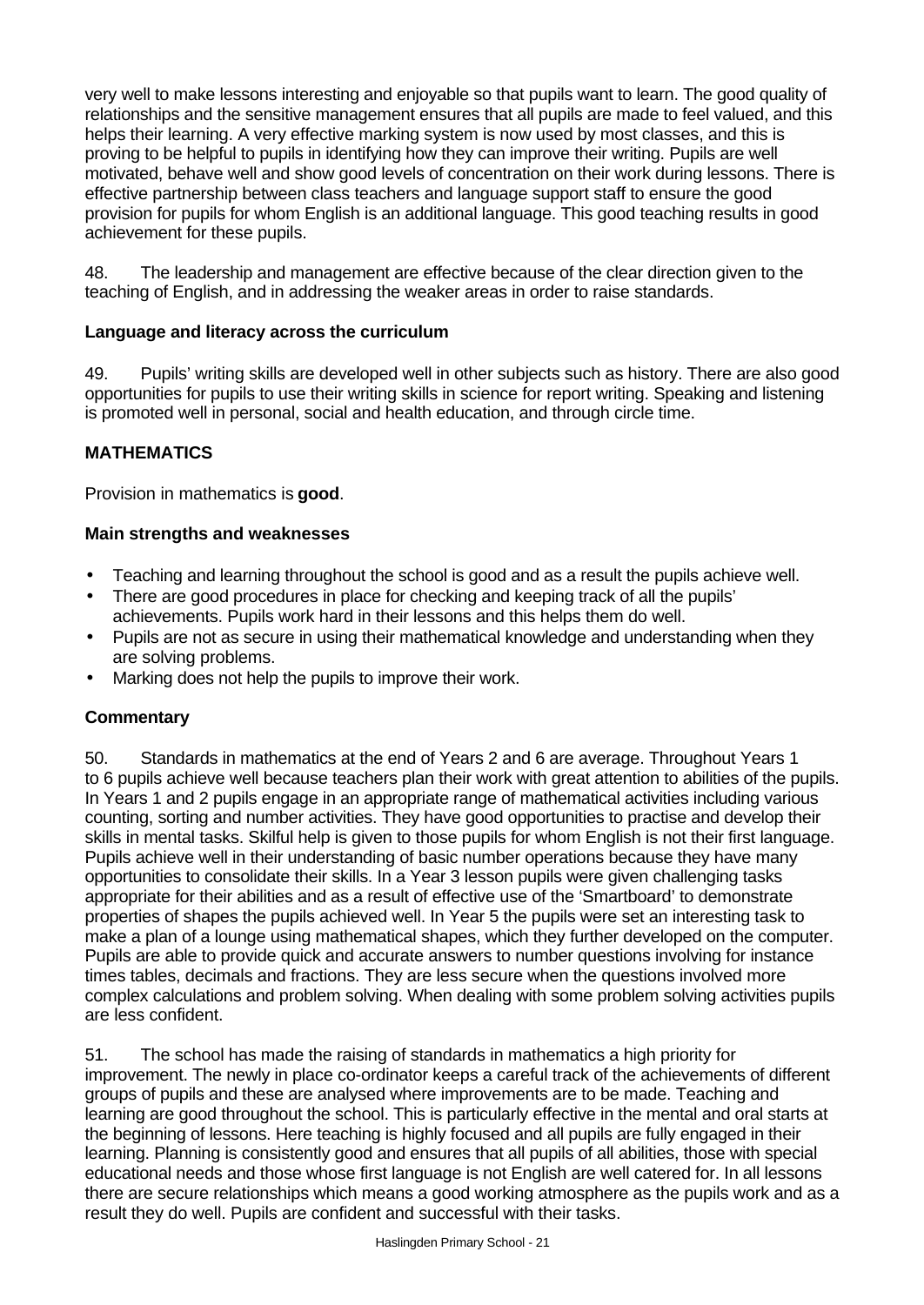52. Observations of the marking of pupils' work indicates that it is supportive rather than helping them see where they need to improve. Pupils said that they enjoyed their learning in mathematics although sometimes their work was hard.

#### **Mathematics across the curriculum**

53. Pupils use their knowledge and understanding of mathematics effectively in other subjects. There are good opportunities for them to use data in science. They display their findings accurately in various graphs and charts. Pupils also have opportunities to reinforce their mathematical skills during other lessons, for example in design and technology, when they measure accurately.

#### **SCIENCE**

Provision in science is **good**.

#### **Main strengths and weaknesses**

- Pupils achieve well as a result of the good teaching, particularly the older pupils
- Pupils are enthusiastic and work hard
- The subject is well led and managed
- Marking does not consistently tell pupils what they need to do next to improve

#### **Commentary**

54. Pupils' attainment at the end of Year 2 is broadly in line with national standards. At the end of Year 6, the pupils achieve well and attain standards which are above average. Pupils enjoy science lessons and work very hard.

55. The good teaching pupils receive, particularly in the upper part of the school, motivates pupils to want to learn. Opportunities are provided for pupils to carry out scientific investigations and make predictions, which they then test. Challenging questions improve pupils' thinking skills and logical thought processes. The Year 6 investigations related to materials is a clear example of this. The work pupils are required to do is well matched to their wide-ranging skills and capabilities. Teaching is less effective when teachers do not challenge pupils to work independently by making choices and testing their own hypotheses. Introductions to lessons are sometimes overlong and this slows the pace of learning.

56. The co-ordinator is knowledgeable and enthusiastic and leads the subject effectively within the constraints of the limited time available. However, the lack of adequate monitoring of the subject, results in inconsistency in the marking of pupils' work and in the setting of realistic targets for them to achieve. There is a good programme of work for teachers and pupils to follow and the tight structure, coupled with good teaching, makes a significant contribution to pupils' learning.

57. The school has made good progress in developing the subject since the last inspection. Standards have steadily improved, greater attention is given to investigational work and pupils have more opportunities to write independently in science. Staff make every effort to ensure that for those pupils who speak English as a second language and those pupils who are slow to learn, the technical and science specific language used in lessons is explained clearly.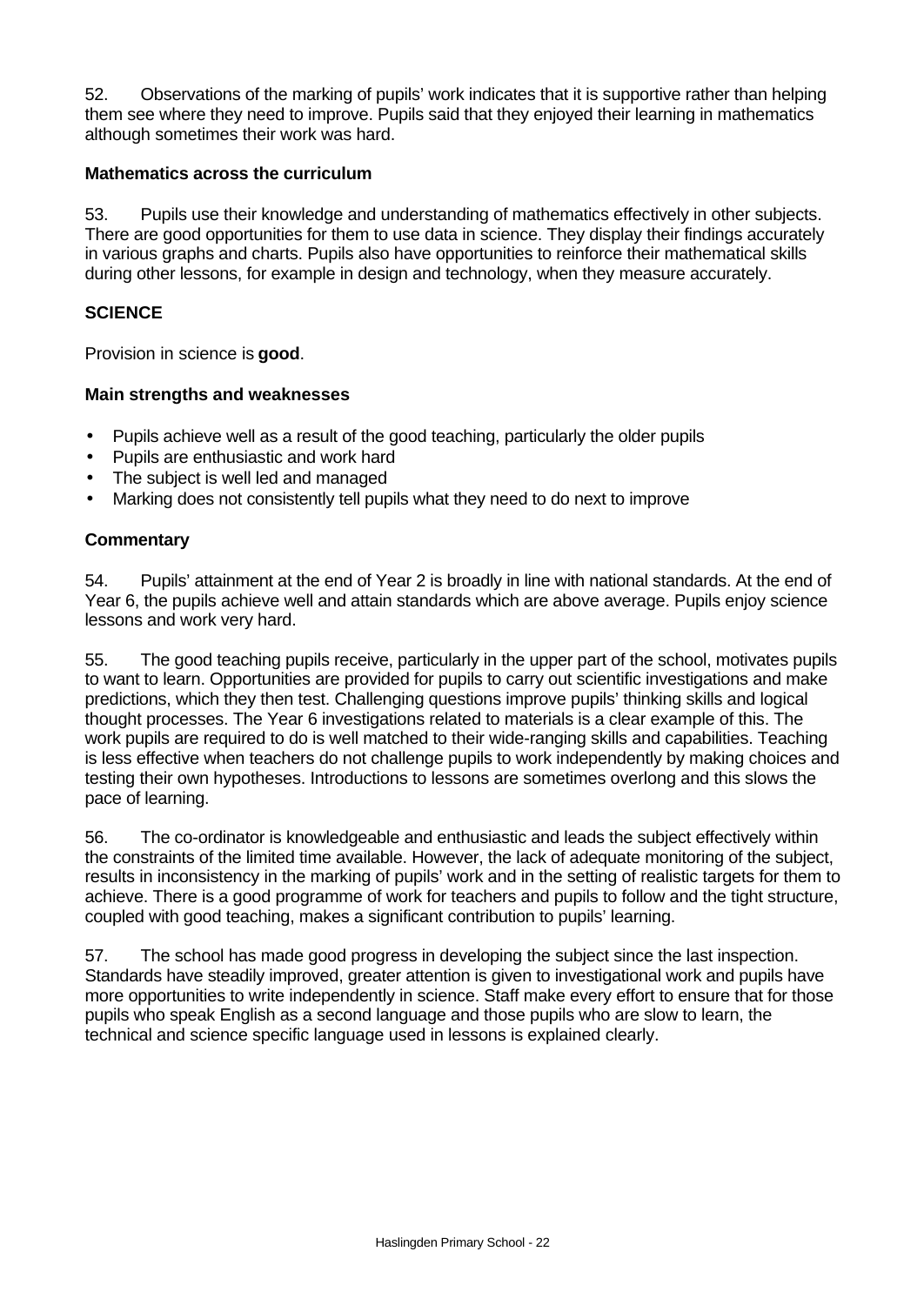## **INFORMATION AND COMMUNICATION TECHNOLOGY**

Provision in information and communication technology is **good**.

#### **Main strengths and weaknesses**

- Pupils achieve well in their ICT lessons.
- The new computer suite is having a positive impact upon the way the pupils learn.
- Extra-curricular activities help the pupils to improve their skills.
- Teachers use ICT effectively to support learning across the curriculum.

## **Commentary**

58. Pupils make good progress in their ICT lessons. They achieve well and as a result standards by the end of Years 2 and 6 are at the levels expected of pupils of their age. Good teaching and learning alongside the very good levels of resources enables all the pupils to achieve well. The ICT technician provides very good support for sessions for the pupils where they have extra opportunities to work on the computers and to look inside the computers to see how they work. He effectively maintains the computers in working order, irons out any problems and provides good support for teachers and pupils during lessons. At lunchtimes he runs extra curricular activity sessions and these contribute to the pupils' achievements.

59. The teachers are enthusiastic about teaching of ICT and they are keen to have the 'Smartboards' in their classroom, as they perceive the benefits they make to the pupils' learning. The staff have had training in the new suite and are beginning to appreciate the great improvements the new technology is making available to them. The pupils are thrilled by the new computers and are busy learning how to use their personal identifiers to log on. The new suite is not yet linked to the Internet but will be soon.

60. The teachers have good levels of expertise, which they use to good effect in their lessons. In lessons observed the teachers ensured that the pupils sat properly on the chairs, listened carefully to the instructions given by the teachers and worked hard to extend and develop their knowledge and understanding and as a result the pupils achieved well. Pupils with special educational needs particularly enjoy their sessions in the computer suite and work happily alongside their peers.

#### **Information and communication technology across the curriculum**

61. Teachers throughout the school make good use of ICT to support pupils' learning in other subject areas. There are seven 'Smartboards' in classrooms and the teachers use these effectively to enhance their teaching in all subject areas. For example, in a Year 4 class the teacher used her 'Smartboard' for a PowerPoint presentation about Kenya in teaching geography. Pupils extend their learning in art and design as they make stained glass windows and in history where the pupils made a poster advertising for the post of Pharaoh. The computers are used effectively by the pupils for research purposes.

## **HUMANITIES**

62. In humanities work was sampled in **geography** and **history** with no lessons observed in either subject. It is therefore not possible to form an overall judgement about provision in these subjects. Observations of work on display, the co-ordinators' files and speaking to pupils about their work indicates that standards are broadly average. In **geography** it is clear that the pupils cover a rich curriculum with a clear focus on investigation and map work. The younger pupils study their journeys to school and look for familiar landmarks on the way, for example the fire station and the swimming pool. Barnaby Bear's visits also give the younger pupils an interesting insight into the places he visits. Older pupils who are studying Kenya watch a presentation on the 'Smartboard' prepared for the lesson by the teacher. This very effective presentation gave the pupils a visual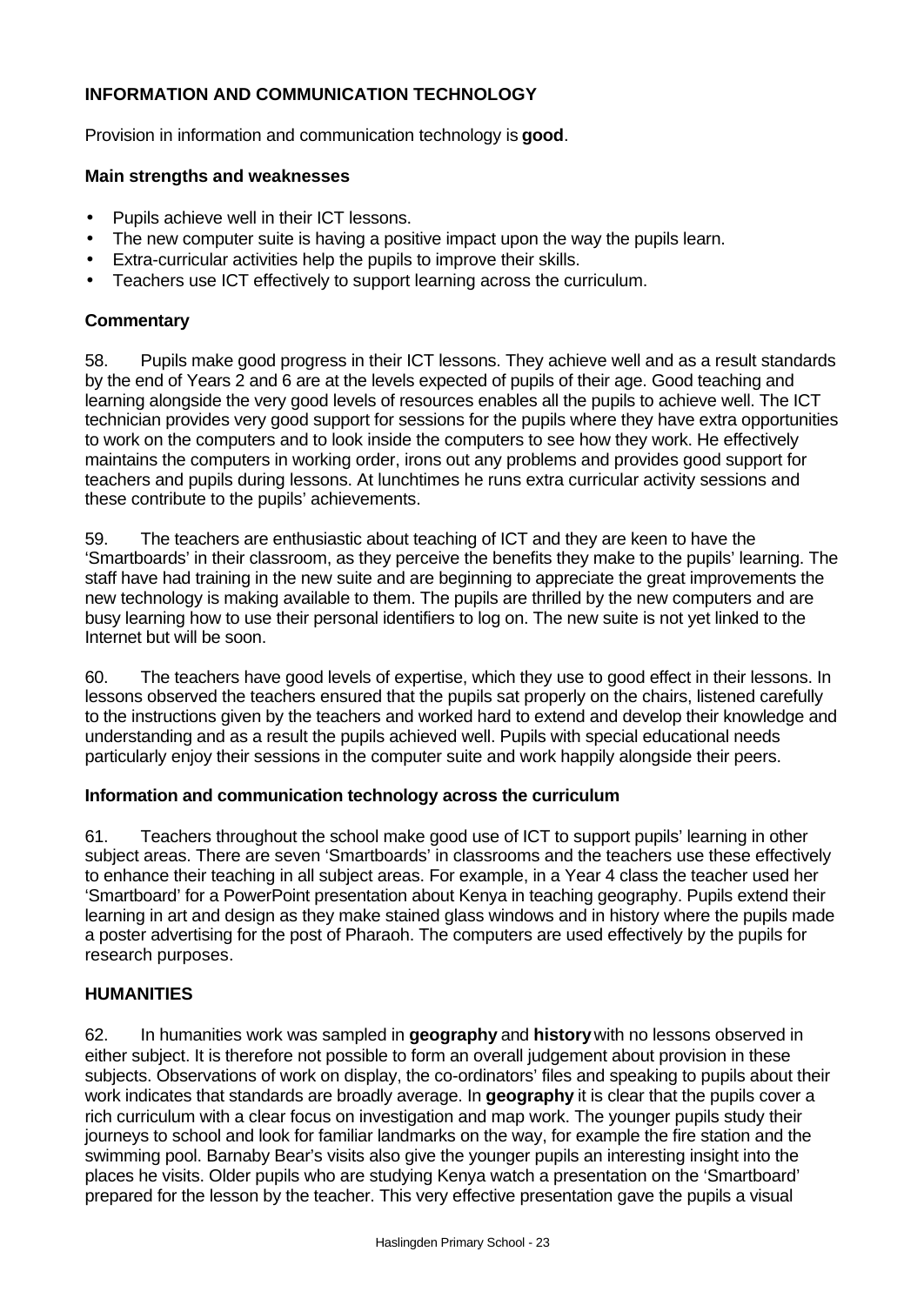overview of the map they were studying, with the pupils amazed at the range of features from golden beaches to a high mountain with snow at its peak. Year 6 pupils complete their own project work researching different countries and finding out all about them. In **history** the pupils develop a sense of chronology with the use of timelines, giving the pupils a clear view of the changing people and features over a period of time. The pupils have recently been looking at the effects of war in the world. Excerpts from the School log book showed how the headteacher at the school during the First World War prepared the pupils for life whilst a war was being fought. Teachers were called up to go to war and towards the end of the war the headteacher's eldest son was killed in action. This set of very poignant source materials gave the pupils a clearer understanding of the effects of such conflicts.

## **RELIGIOUS EDUCATION**

Provision for religious education is **good**.

#### **Main strengths and weaknesses**

- Pupils' achievement is good.
- Teachers use a practical approach to help pupils understand new ideas.
- A good range of artefacts and resources supports teaching and learning.

#### **Commentary**

63. The previous inspection found standards in religious education to be average at the end of Years 2 and 6. This remains the case. Achievement is good for all pupils, including those with special educational needs and those who speak English as an additional language. Pupils have a good understanding of the bible stories, festivals and different peoples.

64. Teachers use practical approaches well to introduce new topics and these are successful in capturing pupils' interest and making learning meaningful. In a Year 2 class good links were made to science and the topic of growth when a parent came into school with a baby of eight weeks old. Pupils become aware of the idea of vulnerability of human life as they learn about the needs and wants of babies and the importance of injections to immunise the baby from diseases. The lesson finished with a prayer asking Jesus the tender shepherd to take care of a new 'lamb'.

65. In a Year 6 lesson where teaching was good, the pace was brisk and the teacher used the lesson well to assess the understanding of pupils as they began a new topic on Buddhism. A good range of artefacts allowed pupils the opportunity to investigate and think about their significance. More able pupils suggested that the candle might be used for incense while less able pupils drew objects and labelled them with short phrases. Pupils concentrated well and in response to teacher's good questioning they discuss the size, texture and possible use of the objects, thus extending their speaking and writing skills.

## **CREATIVE, AESTHETIC, PRACTICAL AND PHYSICAL SUBJECTS**

66. In **art and design** and **design and technology** work was sampled and discussions held with pupils, no lessons were observed and as a result there is insufficient evidence to make an overall judgement about provision. In **art and design** there is a good curriculum, which allows the pupils to develop their artistic ideas. Observations of displays and pupils' work shows that art and design makes a good contribution to pupils' cultural development. A strong emphasis is given to appraising the work of famous artists and to developing art and design through other subjects. For example work was seen in the style of Picasso, Hundertwasser and David Hockney. The pupils use a range of media and practise different techniques such as pottery, collage, fabric work, weaving and paper sculptures. In **design and technology** there is a clear emphasis throughout the school on the design and making process. The pupils are encouraged to make plausible designs for their products, choose appropriate materials and work out how they are best made. They consider a range of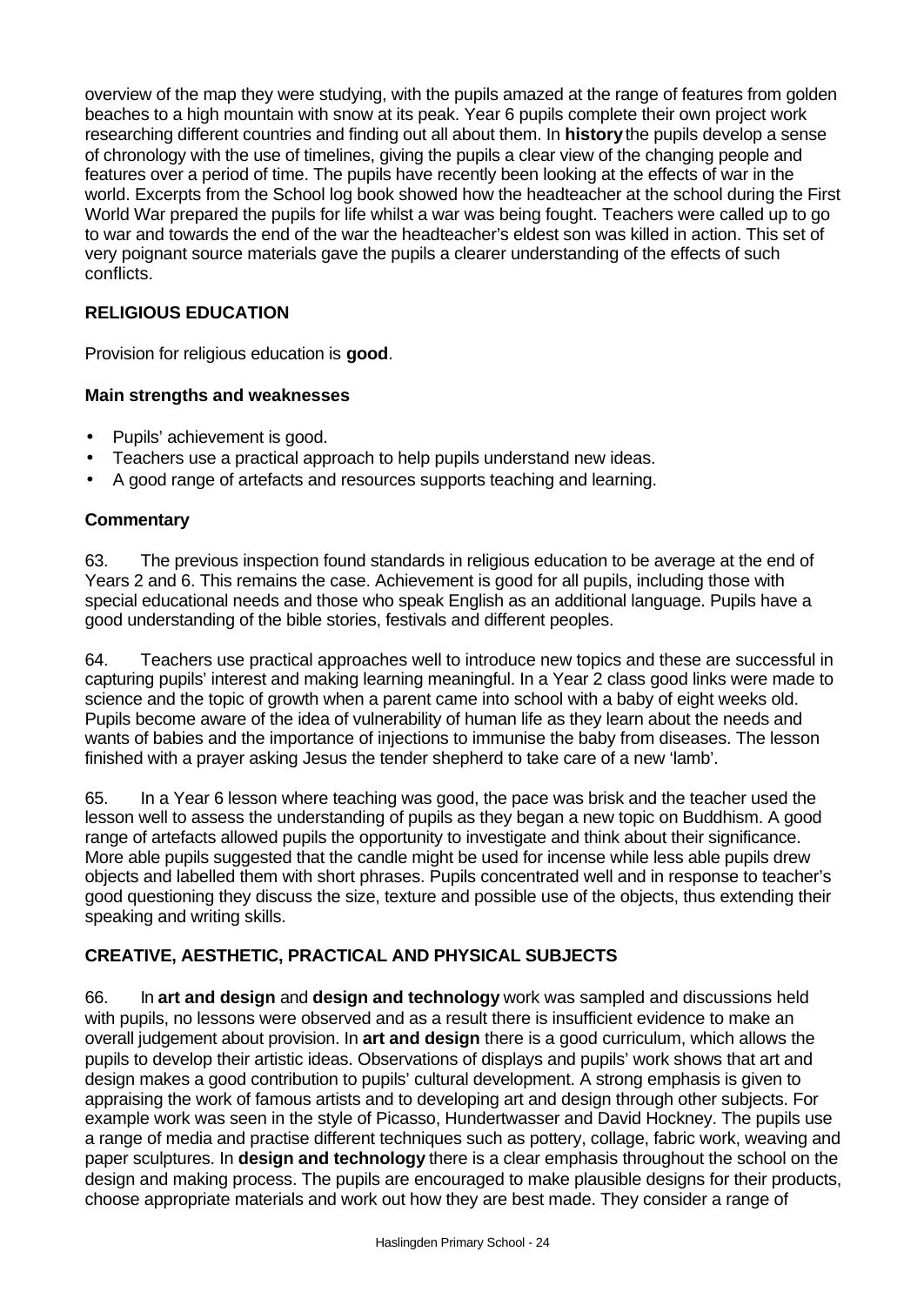techniques and decide which are the best for the product they are making. For example, in Year 4 the pupils have worked with electrical circuits to see how they work and what effects they can produce. Using this knowledge the pupils designed their lamps and torches. Pupils in Years 1 and 2 make puppets and moving vehicles in their lessons. Evaluations of their products enabled the pupils to critically reflect upon the materials and equipment used.

## **MUSIC**

Provision for music is **very good**.

## **Main strengths and weaknesses**

- Pupils' achievement is good because of the skilled teaching they receive.
- The quality of singing in the school is good.
- The school orchestra and instrumental tuition are very well supported by the school.

## **Commentary**

67. In music provision is very good and is strength of the school. Standards above the levels expected by the end of Years 2 and 6. Several teachers are musically skilled and contribute to the delivery of the music curriculum across the school, often through exchanging classes to enable them to teach others in a year group. Only one lesson was observed, in Year 6, and it is clear that music teaching is of good quality. Pupils are very confident at reading musical notation, and this skill is taught throughout the school.

68. Singing is of very high quality. Pupils were heard singing in choral assemblies and in the school choir. Very good attention is paid to breathing, posture, timing and diction. They are able to sing in two and sometimes three parts, sing expressively, hold their parts well and make a beautiful sound. The music co-ordinator makes singing an enjoyable experience for all pupils through her highly professional approach.

69. The school orchestra consists of mainly Year 5 and 6 pupils who play brass, woodwind, violin, cello, and recorders. They play confidently and competently and work hard under the very good direction of the music co-ordinator. Instrumental tuition is also supported through the peripatetic music service that provides energetic and skilled musicians on a regular basis, and pupils make good progress in their learning as a result. Musical concerts and plays at Christmas and on other occasions make a positive contribution to pupils' musical experiences.

## **PHYSICAL EDUCATION**

Provision for physical education is **good**.

## **Main strengths and weaknesses**

- Pupils' achievement is good.
- A good range of extra curricular activities supports teaching and learning.

## **Commentary**

70. Standards for pupils at the end of Years 2 and 6 are above the levels expected. The curriculum for physical education is well planned and provides a wide range of interesting activities, such as gymnastics, dance and sport. The subject co-ordinator gives good guidance and is well supported by an enthusiastic staff. Good school facilities aid good teaching and learning which results in good achievement. In a Year 2 dance lesson pupils were able to change direction, speed and perform their movements with control. In a Year 6 lesson the pupils learnt the skills necessary to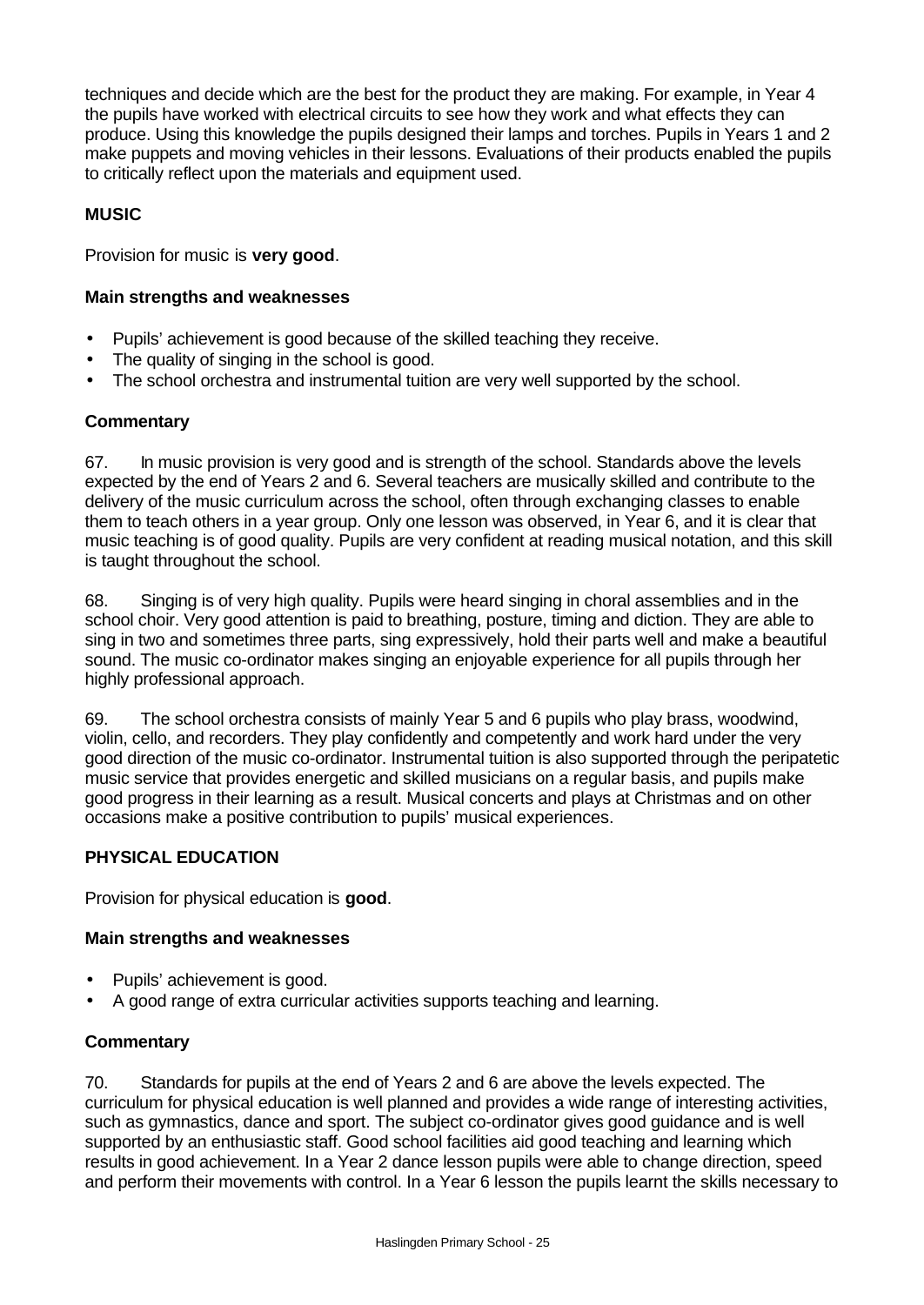play a game of hockey. They were taught the correct way to hold a stick and make a pass using the puck, quickly developing accuracy and control in performing this task.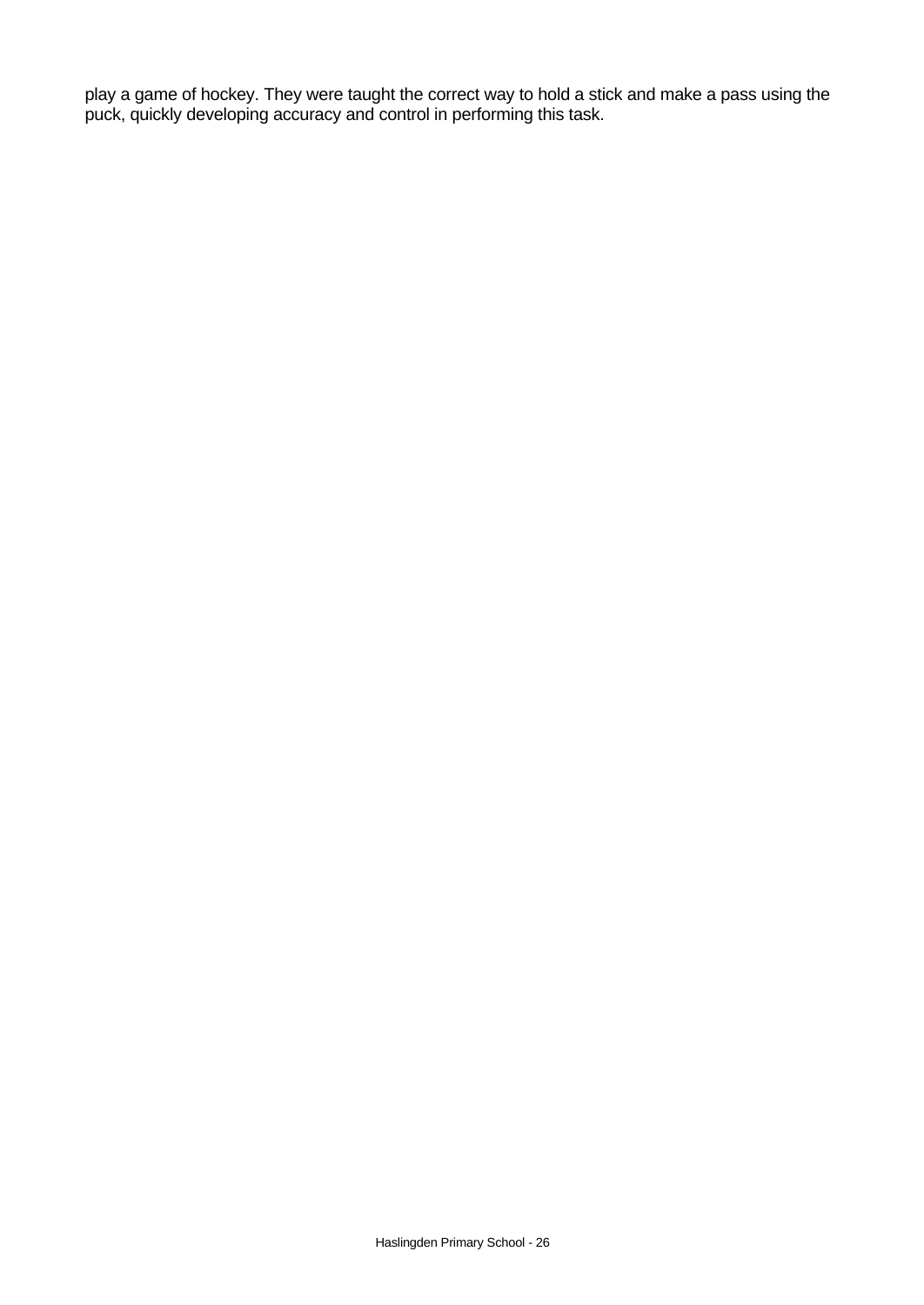71. The school has worked well to extend the opportunities for pupils for example, through links with Burnley Football Club, where they are involved in cheerleaders' sessions and also the National Handball championships. The school were the National Handball champions for their age group on three occasions. These links with the community sports and the enthusiasm of the staff promotes high levels of interest in sport and good achievements. Pupils talk enthusiastically about this subject and clearly enjoy their sessions.

## **PERSONAL, SOCIAL AND HEALTH EDUCATION AND CITIZENSHIP**

## **Citizenship**

Provision in citizenship is **very good**, pupils achieve **well** and standards are above average**.**

72. All staff positively reinforce very good attitudes. The school sees pupils' personal, social and health development as a very important part of its work and has put in place a very good programme which includes work on diet, health, sex, drugs and personal safety. This programme helps pupils to develop healthy lifestyles, gain confidence and have a good awareness of safety issues. It is well supported by visits from outside agencies. The School Council provides pupils with opportunities to take part in democracy at first hand. All pupils are encouraged to take responsibility for themselves and others, make informed choices, celebrate differences between people and cultures and to understand how their own actions can affect others.